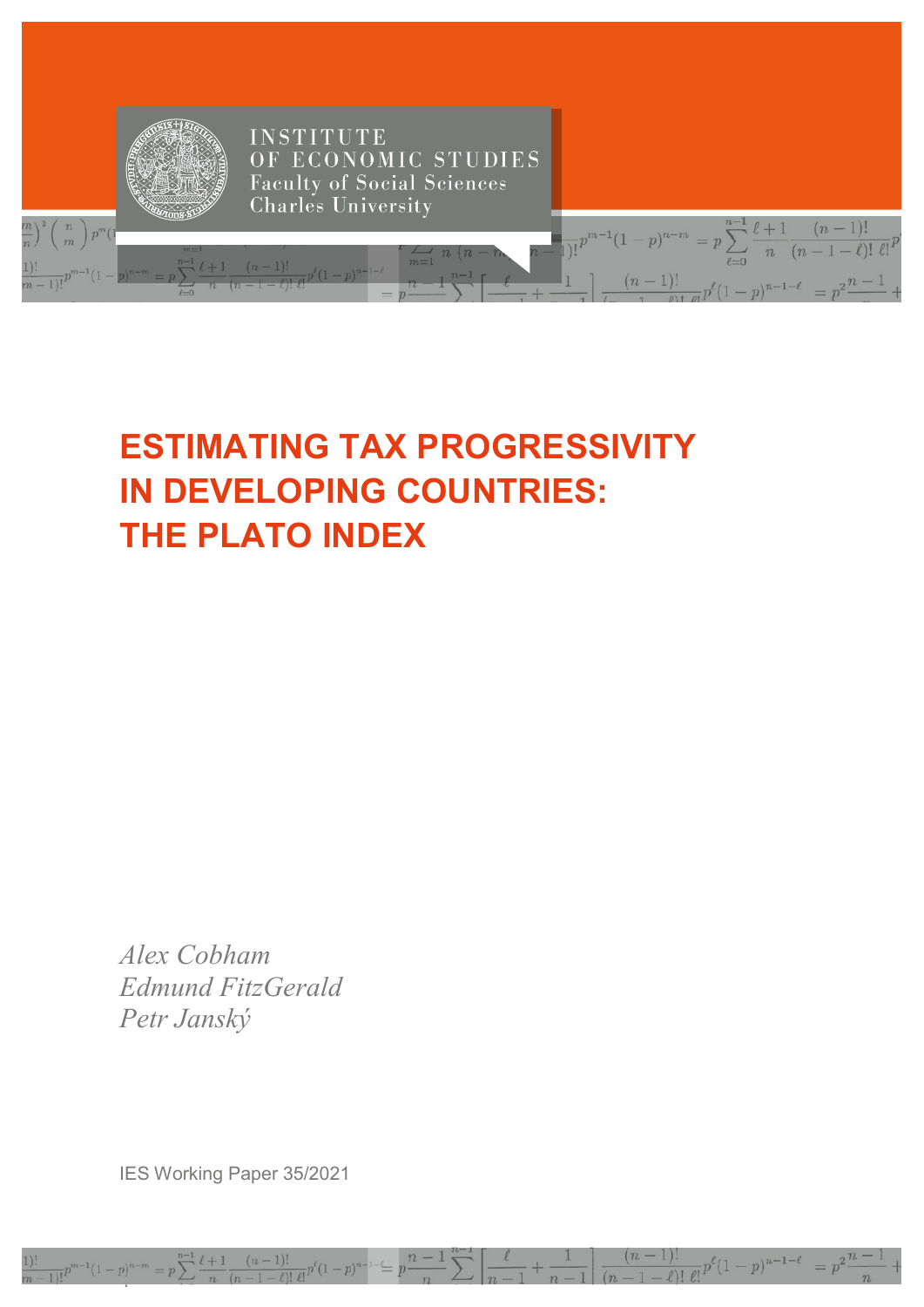

E-mail : [ies@fsv.cuni.cz](mailto:IES@Mbox.FSV.CUNI.CZ) [http://ies.fsv.cuni.cz](http://ies.fsv.cuni.cz/)

Disclaimer: The IES Working Papers is an online paper series for works by the faculty and students of the Institute of Economic Studies, Faculty of Social Sciences, Charles University in Prague, Czech Republic. The papers are peer reviewed. The views expressed in documents served by this site do not reflect the views of the IES or any other Charles University Department. They are the sole property of the respective authors. Additional info at: [ies@fsv.cuni.cz](mailto:ies@fsv.cuni.cz)

Copyright Notice: Although all documents published by the IES are provided without charge, they are licensed for personal, academic or educational use. All rights are reserved by the authors.

Citations: All references to documents served by this site must be appropriately cited.

#### Bibliographic information:

Cobham A., FitzGerald E. and Janský P. (2021): "Estimating Tax Progressivity in Developing Countries: The Plato Index" IES Working Papers 35/2021. IES FSV. Charles University.

This paper can be downloaded at: [http://ies.fsv.cuni.cz](http://ies.fsv.cuni.cz/)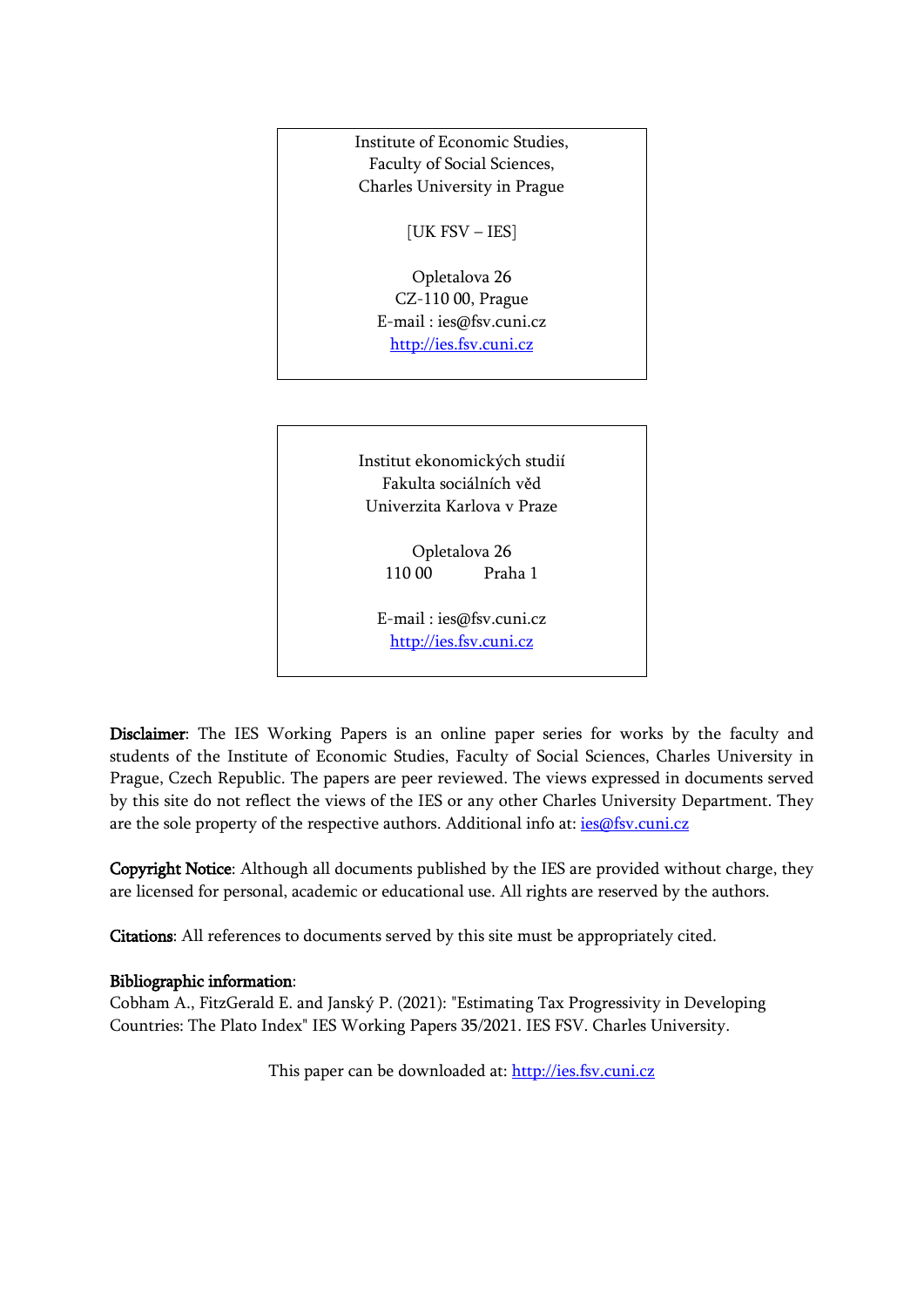# Estimating Tax Progressivity in Developing Countries: The Plato Index

# Alex Cobhama Edmund FitzGerald<sup>b</sup> Petr Janský<sup>c</sup>

a Tax Justice Network bOxford University c Institute of Economic Studies, Faculty of Social Sciences, Charles University Email (corresponding author): petr.jansky@fsv.cuni.cz

November 2021

#### Abstract:

Progressive direct taxation is necessary to complement social protection, in order to reduce income inequality as well as poverty. A new metric of personal income tax incidence progressivity (the 'Plato Index') is presented, using WIDER databases for income inequality (WIID) and tax revenues (GDR). Taxation is shown to be far less progressive in developing countries, than in developed ones (particularly Europe) although there are large variations within regional and income groups. There is significant correlation of direct tax progressivity not only with the level of economic development, but also with health and education provision. Both findings imply potential policy space for higher personal income tax pressure.

#### **IEL:** D12, H23, I32, O15

Keywords: direct taxation, tax progressivity, developing countries, fiscal incidence, social protection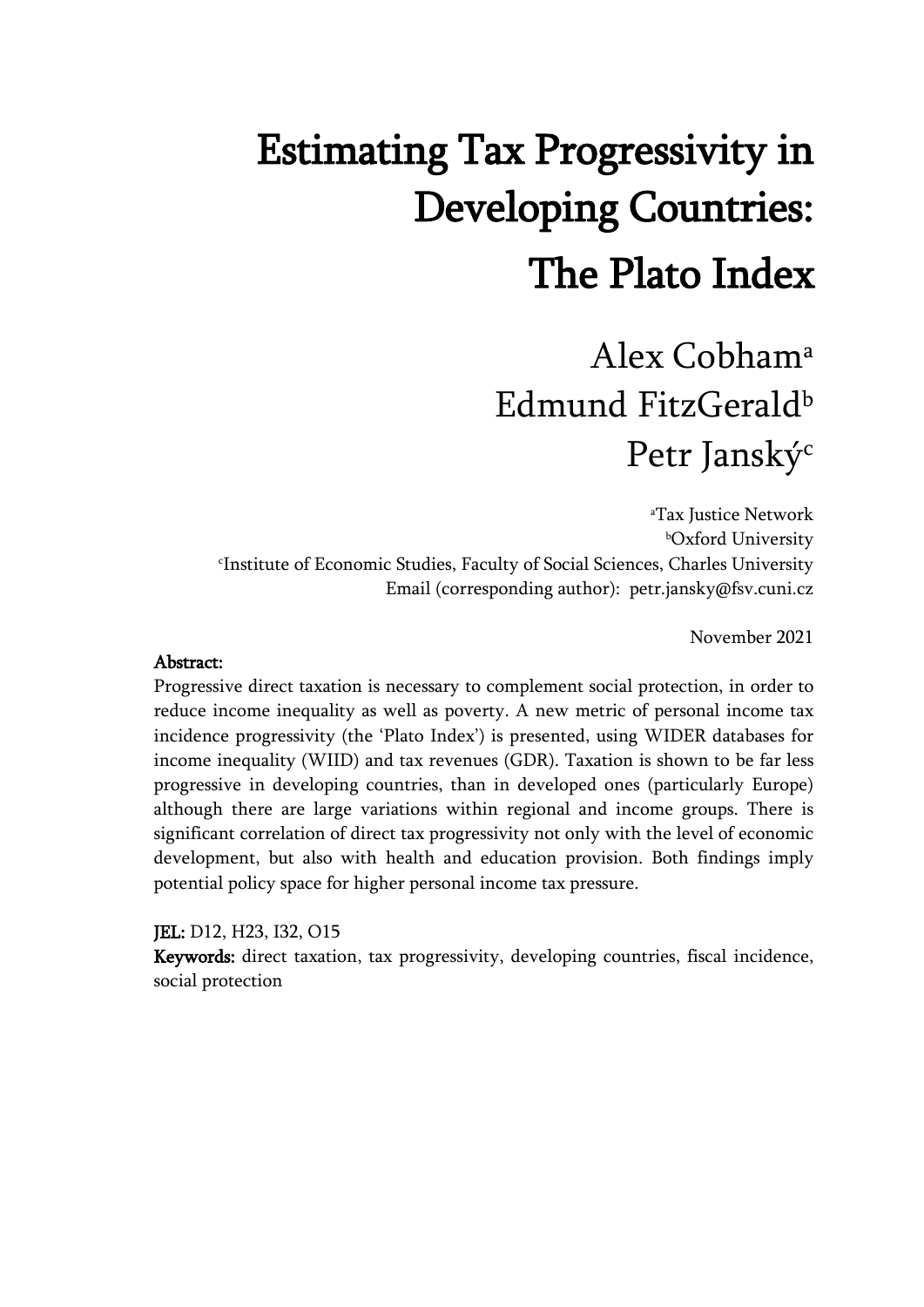#### **Introduction**

*"When there is an income tax, the just man will pay more and the unjust less on the same amount of income." (*The Republic*, book I, 343-D).*

Effective rates of direct taxation (i.e. the proportion of income actually paid in direct taxes) on higher income groups in developing countries are low by international standards; as a proportion of GDP they are about half of those in developed countries. This has serious implications for both revenue (and thus ability to provide social protection to the majority of the population) and inequality.

Over the past decade this fiscal orthodoxy has been increasingly contested as the focus has shifted from poverty towards inequality, and from targeted safety nets towards more universal social protection.<sup>[1](#page-3-0)</sup> Both these shifts imply a greater role for direct taxation, as both a source of funds and in mitigation of inequality in disposable income. In recent years, a variety of research and indicators by academics, international and non-governmental organisations has attempted to address these shifts and for example, Oxfam proposed to use the Commitment to Reducing Inequality Index (Martin et al, 2020), which includes a progressive tax pillar, to monitor policy commitments to reduce inequality in the time of COVID-19. Among these efforts, the most comprehensive international research project on fiscal redistribution (the Commitment to Equity Project, CEQ, at Tulane University: Lustig and Higgins, 2013; Lustig, 2018) has now begun to analyse household surveys with a view to determining tax and benefit incidence in a similar manner. The project has produced extremely valuable and detailed estimates of the incidence of both taxes and expenditures which (see Figure 1 below) clearly indicate that direct taxation has a redistributive effect of a similar order of magnitude to direct transfers in developing

<span id="page-3-0"></span> $<sup>1</sup>$  SDG 10, 'Reduce inequality within and among countries', includes targets 10.1, to 'progressively achieve and</sup> sustain income growth of the bottom 40 per cent of the population at a rate higher than the national average', and 10.4, to 'Adopt policies, especially fiscal, wage and social protection policies, and progressively achieve greater equality'. Under SDG 17, 'Strengthen the means of implementation', the first area is finance and the leading target addresses domestic resource mobilisation.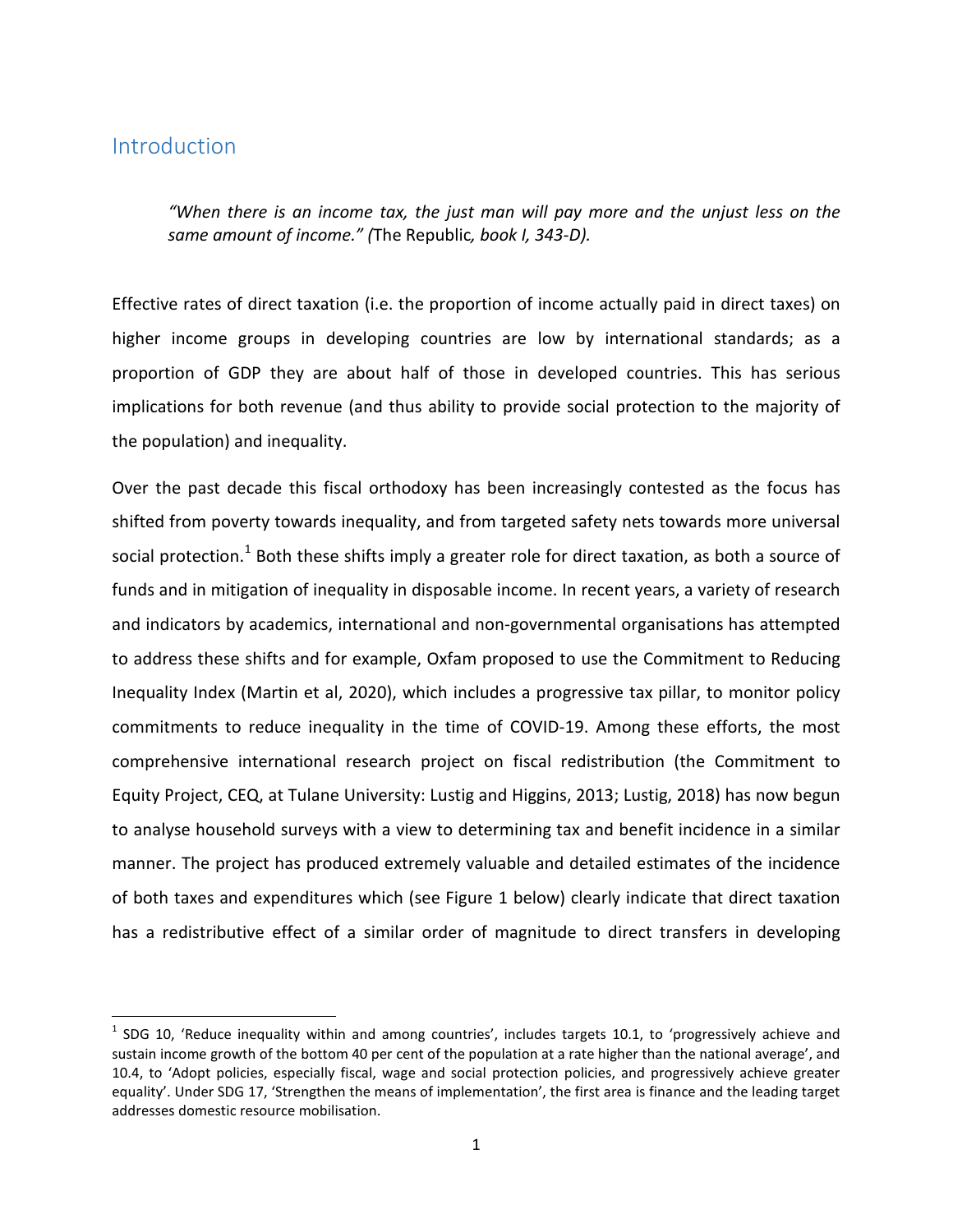countries; even though their combined effect is relatively small (less than 3 percentage points of the Gini index, compared to 17 points for Europe).



Figure 1. Redistributive effect from market to disposable income

Notes: Marginal contribution of taxes and transfers (circa 2010): pensions and market income. Ranked by marginal contribution of direct transfers.

The progressivity of the tax system as a whole (or its individual components) measured in this way is also known as the 'Kakwani index' – defined as the Gini concentration index for the taxes collected minus the Gini index for pre-tax incomes (Kakwani, 1977). This can be shown to be equal to the absolute decline in the Gini index for incomes, caused by the imposition of taxation, divided by the average net rate of taxes (Bracewell-Milnes, 1979). This also illustrates the more general point (Kakwani, 1977) that the redistributive effect of direct taxation depends not only on the progressivity of the direct tax schedule itself but also on its average level. However, the CEQ approach – while clearly the 'gold standard' has three practical limitations: first, it is costly in terms of money, time and effort; second, it has only been carried out so far

Source: Lustig (2016) (Figure 9, Panel A)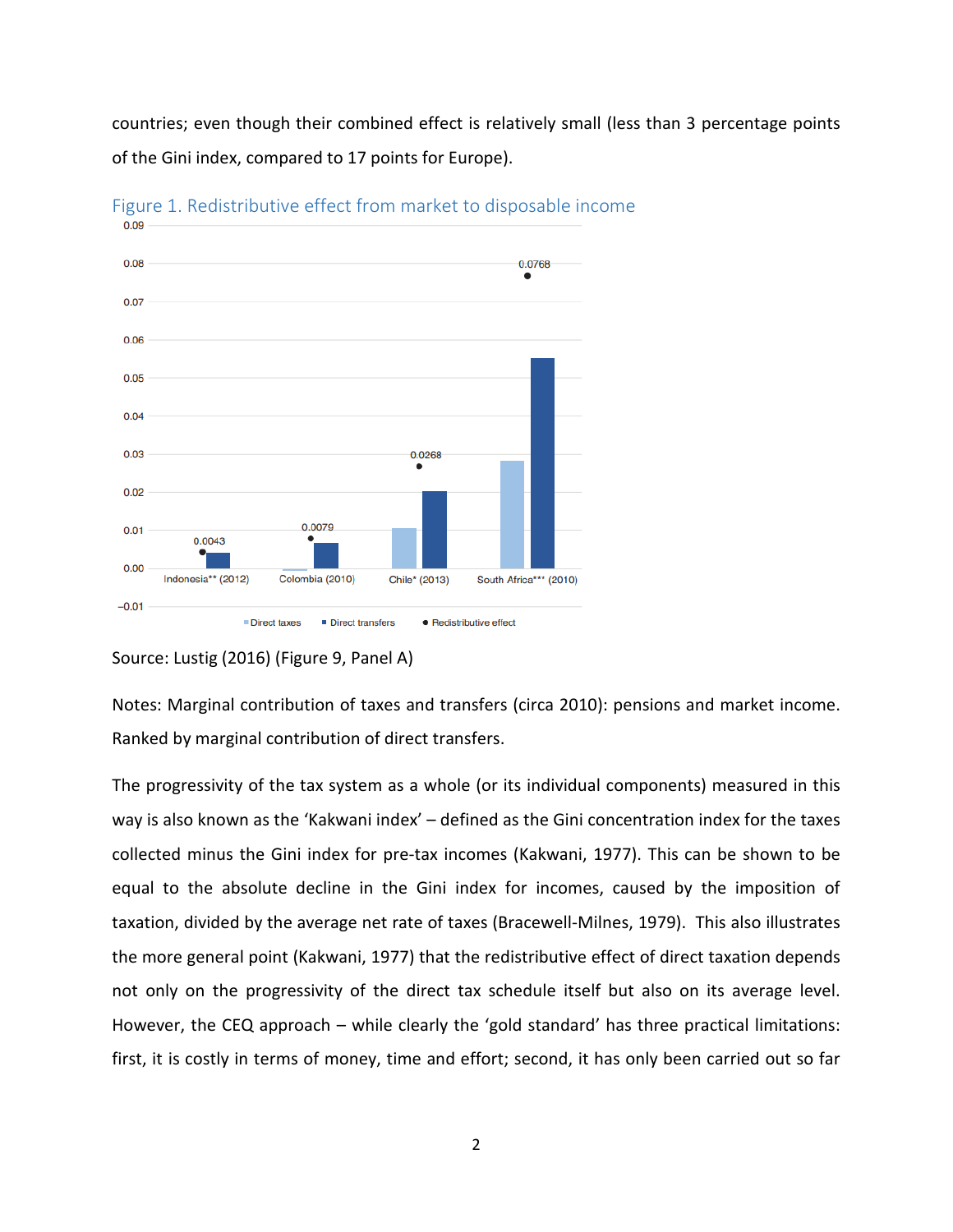for a small number of countries and years; and third, it so far covers mainly middle-income countries. $2$ 

Unfortunately, despite this recent progress in estimating fiscal incidence with household surveys in developing countries, these exercises are costly in terms of both time and money, and so tend to be available for only a few countries and a few years. Researchers and policymakers thus still lack a robust and usable metric for tax progressivity derived from existing international databases which can be applied in a macroeconomic and comparative context. Moreover, international comparisons of tax burdens that inform discussions of tax policy, however, always use GDP as the denominator. Thus the distributional incidence ('progressivity') is not compared, nor is the effective income base for direct taxation identified. In fact, few developing countries have official tax incidence statistics, nor do international organisations address this issue systematically.

This difficulty is not due to the lack of household data on tax incidence alone: in fact it has been exacerbated by the weaknesses in existing international tax datasets, which have also meant that earlier cross-section and time series findings on the relationship between direct taxation and economic development have probably been misleading.<sup>[3](#page-5-1)</sup> The construction of the new Government Revenue Dataset for the International Centre for Tax and Development, now hosted by UNU-WIDER, has allowed a more comprehensive and detailed picture of fiscal revenues in developing countries than that traditionally provided by the IMF, and in particular of the direct tax revenues (ICTD/UNU-WIDER, 2016). This is a major step forward, and if a simple yet robust measure of the direct tax base were available for many developing countries over a sufficient time period, then direct tax incidence would be widely measurable.

<span id="page-5-0"></span><sup>&</sup>lt;sup>2</sup> At July 2016, CEQ<http://www.commitmentoequity.org/> lists 21 countries as having had studies completed so far: Argentina; Armenia; Bolivia; Brazil; Chile; Colombia; Costa Rica; Ecuador; El Salvador; Ethiopia; Ghana; Guatemala; Indonesia; Iran; Mexico; Paraguay; Peru; South Africa; Tanzania; Uruguay; and the United States. Of these, studies for three countries are not currently available (Armenia, Chile and Indonesia). A further 16 countries are listed as 'in progress': China; Dominican Republic; Egypt; Georgia; Honduras; India; Jordan; Mozambique; Nicaragua; Russia; Sri Lanka; Togo; Tunisia; Turkey; Uganda; Venezuela; and Zambia. In addition, it may be hoped that national statistical authorities take up the task directly in at least some cases.

<span id="page-5-1"></span> $3$  Prichard et al., 2018; Clist, 2014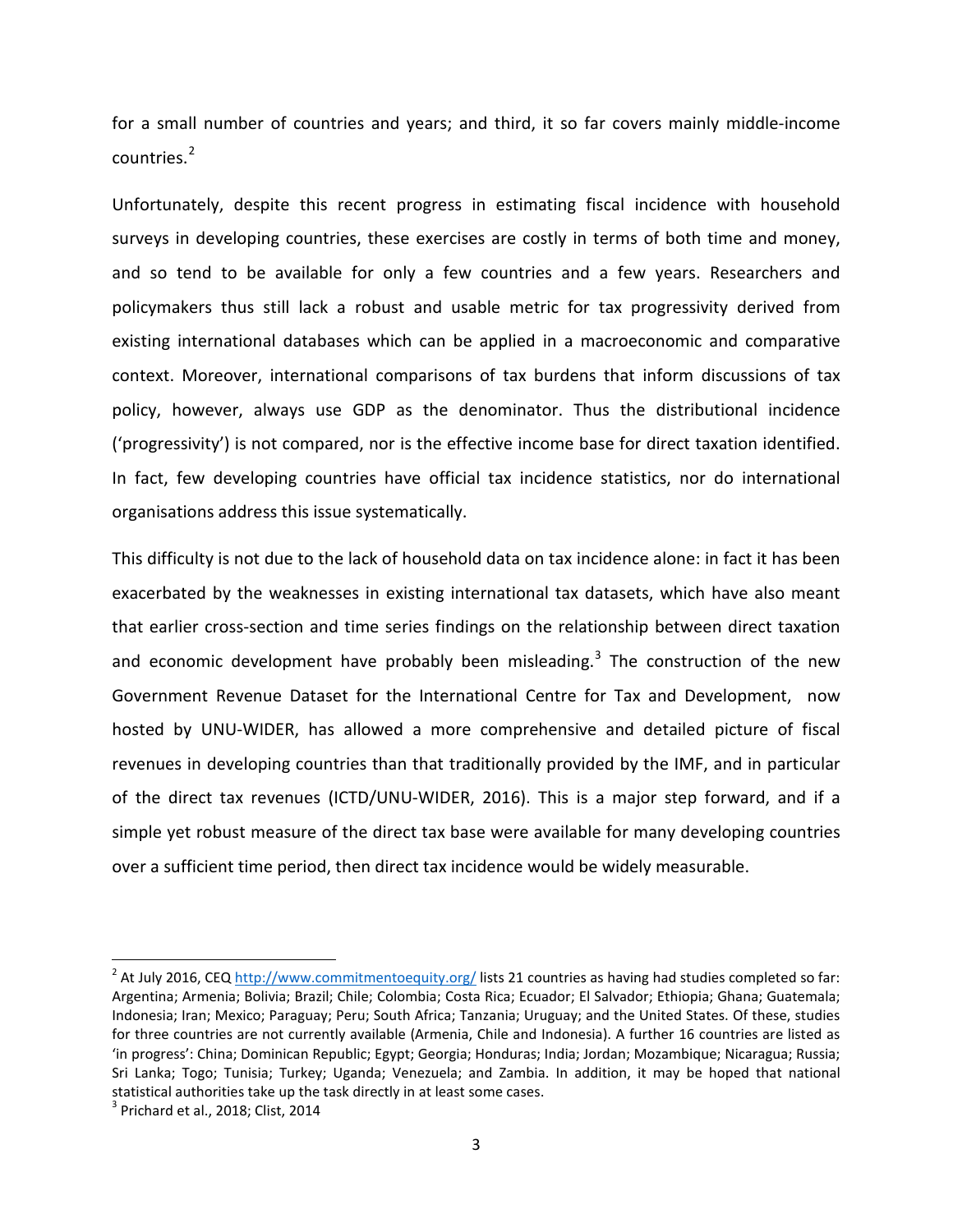Accordingly, this paper aims to establish an appropriate macroeconomic indicator, to provide preliminary estimates and explore their implications. The paper proceeds as follows. The next section sets out the intuition and metrics behind the proposed 'Plato Index': a simple measure of direct tax incidence (pressure and progressivity), derived from the data that do exist with sufficient coverage and quality. This section also explains the data used for the various components of the analysis. The numerical results are presented in Section 3, which offers some preliminary observations on comparisons between developing countries (and regions) on the one hand; and trends over time on the other. Some econometric tests on the relationships between direct tax progressivity, social protection and economic development are presented in Section 4. The paper concludes by locating these preliminary findings in the context of current policy debates about inequality in developing countries, and suggests what the relationship between tax progressivity and social protection might imply for both governments and the international community.

## Estimating the Plato Index

Our objective is to create a metric of tax progressivity which does a similar job to the Kakwani index, but which has three characteristics, namely that it:

- a) reflects as far as possible at the aggregate national level the concepts of the microeconomic, household-level tax incidence;
- b) is based on available databases for aggregate national data; and hence
- c) covers a large number of developing countries and a considerable time period.

The panel dataset used for our tax data is derived mainly from the combination of the new ICTD/UNU-WIDER Government Revenue Dataset (GRD) and the UNU-WIDER World Income Distribution Database (WIID).

To undertake this task, we take advantage of the fact that in developing countries by far the greater part of direct income tax is paid by the top quintile of the population. Figure 2 below shows World Bank estimates for Latin America which show this very clearly. Less systematic data for other regions show similar figures – for instance 95% for South Africa in the CEQ study (which also derives 80% for both Brazil and Mexico). This would include capitalists and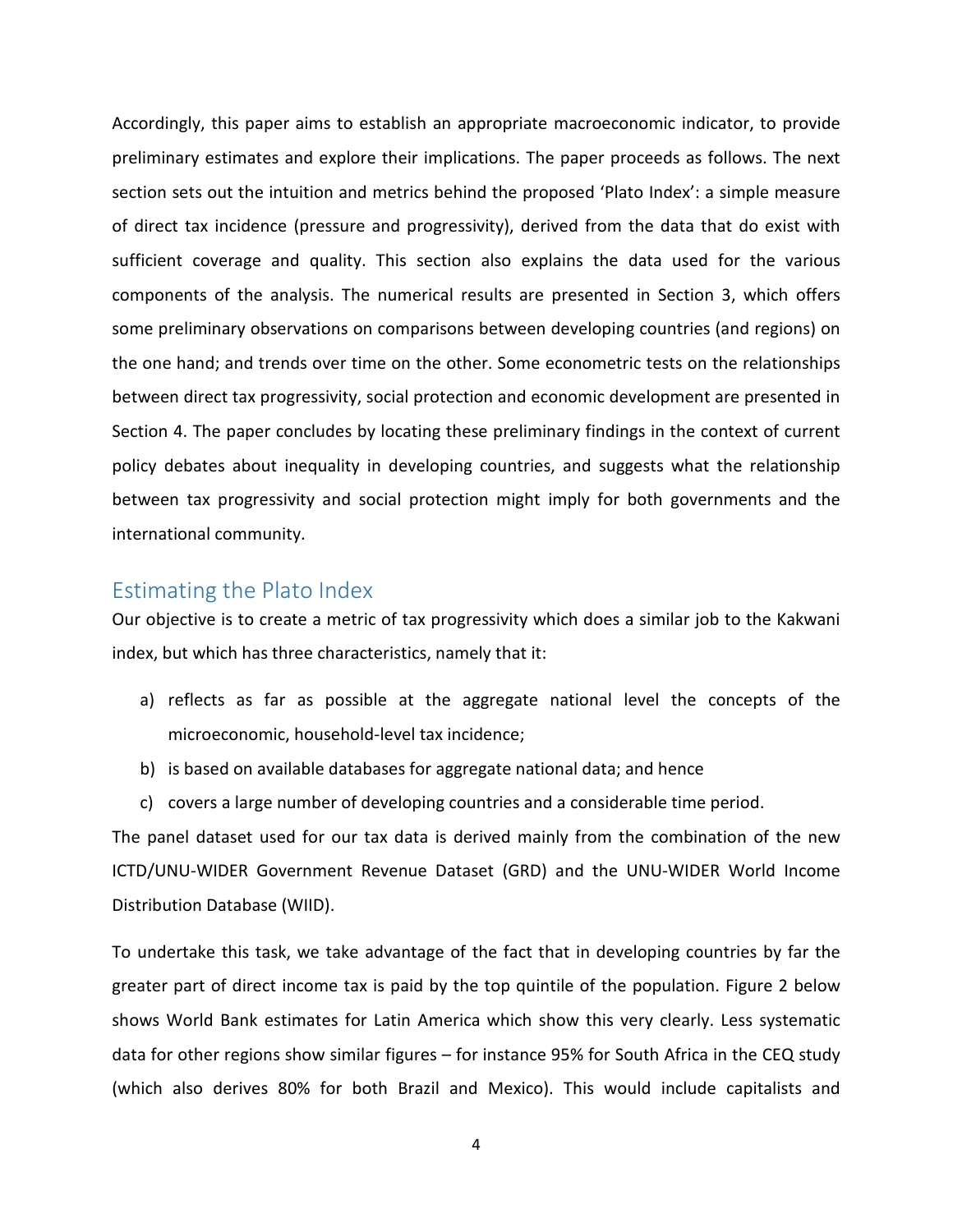professionals, much of the upper middle class; and in developing countries most of those with skilled, stable jobs in the 'modern' sector.

Figure 2 also foreshadows a central theme of this paper: the relatively low levels of tax pressure on this quintile – ranging from 5 to 10 percent of income. A brief comparison with the UK's Office for National Statistics' data is illustrative in this respect: first, the proportion of total income tax paid by the top quintile is lower (about 60 percent); and second, the direct tax pressure on the top quintile is much higher – 24 percent.





Source: Goñi, López, and Servén (2011) (Figure 8)

Notes: Panels on the left are expressed as percentage of total contribution of all quintiles; panels on the right are expressed as percentage of the total gross income of each quintile.

Our definition of the Plato Index is simple and tractable: *the ratio of total direct personal tax revenue to the aggregate disposable income of the top quintile of households.* This ratio (*π*) corresponds to the major characteristic of tax progressivity (or lack thereof) discussed above, and as will be shown below is relatively simple to estimate for a large number of countries over long periods. The numerator (*Tp*) is self-explanatory. Household disposable income (*Z*) is household income as measured post-direct tax (*HY*) plus direct taxation, and we are concerned here with the top quintile  $(α)$  of households; so that: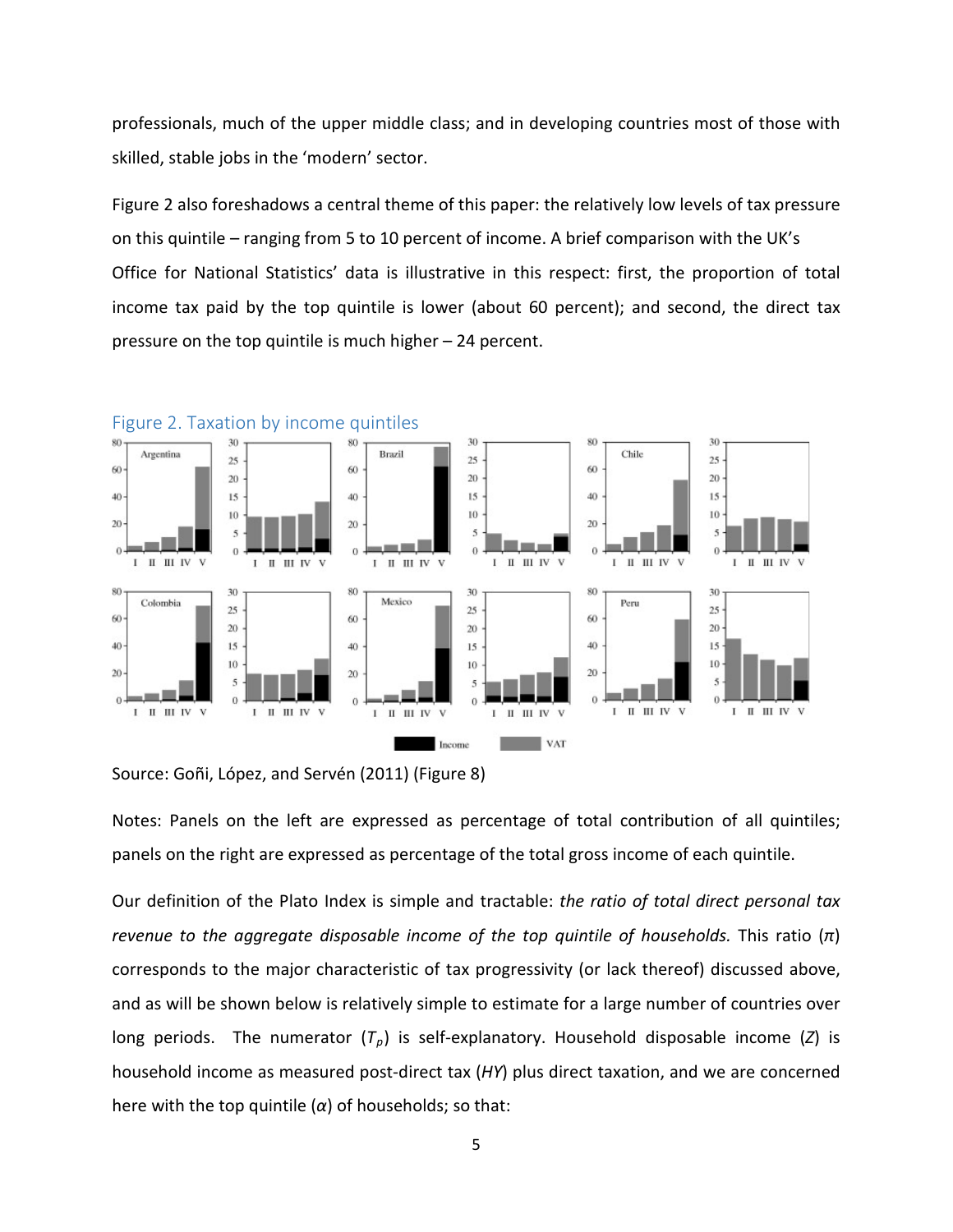$$
\pi = \frac{T_p}{Z_\alpha} = \frac{T_p}{HY_\alpha + T_p}
$$

The GRD combines all major existing global and regional sources of national-level revenue data, including e.g. the IMF's Government Financial Statistics. Important innovations include the careful construction of consistent GDP series, and the introduction of data from individual IMF country studies and Article IV reports (see Prichard, Goodall & Cobham 201[4](#page-8-0), for details).<sup>4</sup> We use the second, August 2015 version of the GRD, which covers 211 countries, with entries as far back as 1980 and up to 2013 (a maximum of 34 years). The major – but unavoidable – weakness, in terms of Plato Index construction, lies in inconsistent and sporadic social security coverage.

As personal direct tax revenue  $(T_p)$  we use the GRD data on the non-corporate direct tax paid (including social security payments). Specifically, we use a sum of direct taxes on individuals and social contributions, expressed as percentages of GDP. According to Prichard, Goodall & Cobham (2014), the direct taxes on individuals do not include property taxes and taxes on corporations, but do include the rest of direct taxes on incomes, profits and capital gains.

To increase the country and year coverage, we include observations also when only data on direct taxes on individuals are available and when data on social security payments are not available, treating the letter as zeros. This could lead to a downward bias in the Plato index for these observations relative to other country and year observations, but we believe that the improved coverage outweighs the likely scale of this issue. Also, in some cases (the extent of which the available data does not enable us to identify), the social contributions might accurately be absent – that is, reflecting a non-existent social contributions system. In these cases, there is no risk of a downward bias in the Plato index.

<span id="page-8-0"></span> $<sup>4</sup>$  In 2015, following publication of the GRD, the IMF Fiscal Affairs Department published a version of its</sup> researchers' own composite dataset, the World Revenue Longitudinal Data (WoRLD). A working paper scheduled to follow is not yet available, but examination of the available data has shown major limitations. Not only is WoRLD coverage substantially smaller than that of the GRD, and significant categories such as 'non-tax revenue' absent; but most importantly, the WoRLD data has been shown to contain multiple important errors, many likely to be due to the WoRLD reliance on a simple algorithm to choose between different datasets (McNabb, 2018).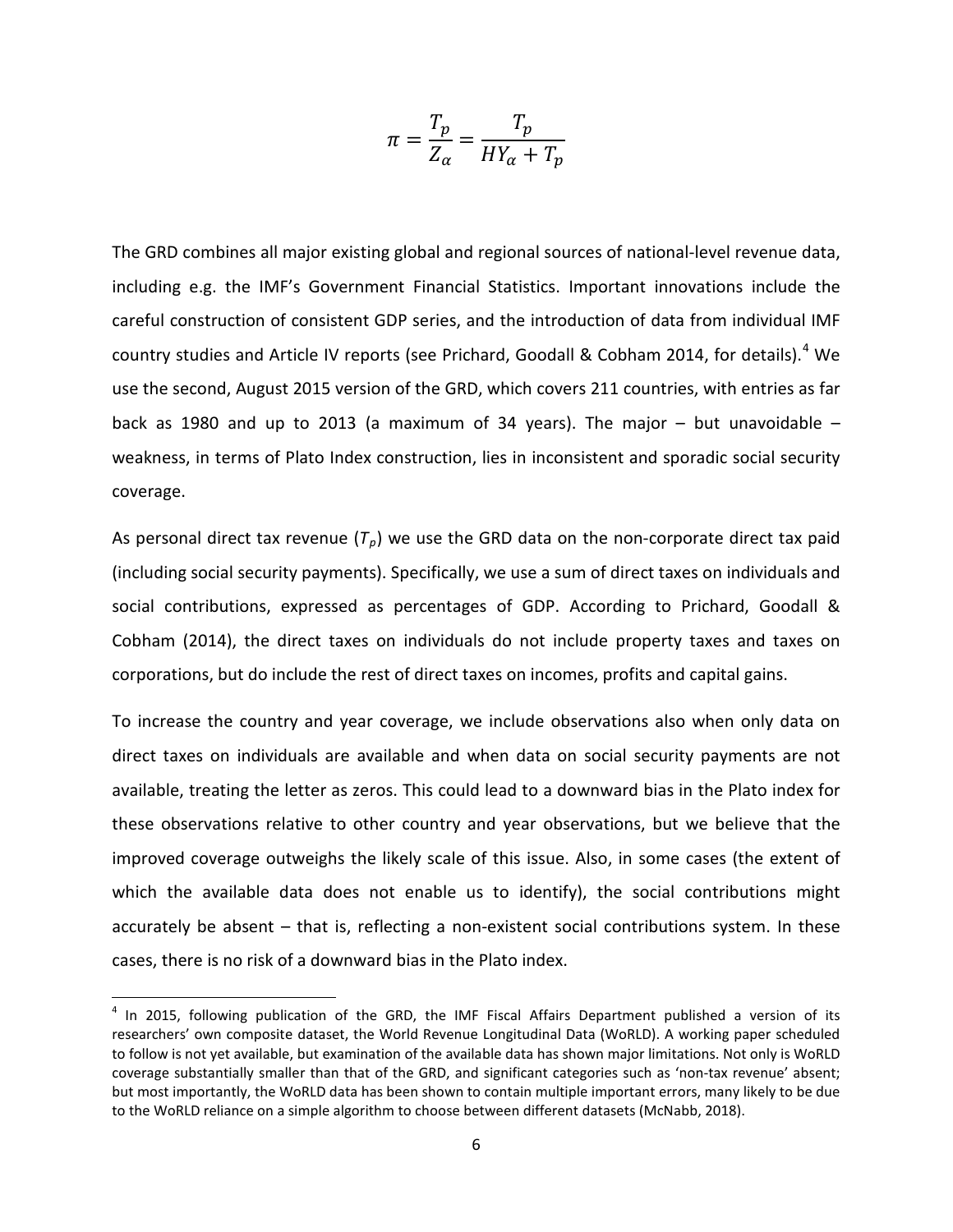For income distribution we use the WIID, version 3.0b (September 2014), which covers 179 countries up to 2012 and, in some cases, back to before 1960, and is superior to alternative sources in terms of quality and coverage (Jenkins, 2015). UNU-WIDER (2014) notes that the inequality indices reported are in the first place those calculated on the basis of disposable income, although indices based on earnings or gross incomes are reported as well if they are available.

WIID often offers multiple estimates for country-year pairs. We have used the following method of choosing among them. First of all we discard those that do not cover the whole population, all age cohorts or the whole area. When we have more observations for a country in a given year, we use the observation with a highest value of a quality indicator designed by the WIID. If we are still left with multiple observations, we use the one that has the highest value of the top income quintile, which is in general likely to be under-reported (which might be due to, for example, hidden income flowing abroad or survey non-response – see discussion in Cobham, Schlogl & Sumner, 2015). When data on income distribution are not available from the WIID, we complement them from the WDI. Specifically, in around two hundred countryyear observations we input the WDI series of "Income share held by highest 20%: SI.DST.05TH.20"' when the WIID information is missing.

This gives us the share (*A*) of the top quintile of households in total household income (HY):

$$
A = \frac{HY_{\alpha}}{HY}
$$

From which of course

$$
HY_{\alpha} = A. HY
$$

Our source for national accounts data, the World Development Indicators (WDI), is the primary World Bank collection of development indicators, compiled from officially-recognized international sources. It claims to present the most current and accurate global development data available, and includes information on various topics ranging from social development to infrastructure for up to 214 economies. We employ the database as downloaded on 17 September 2015. The WDI does report Household Final Consumption Expenditure (as % of GDP)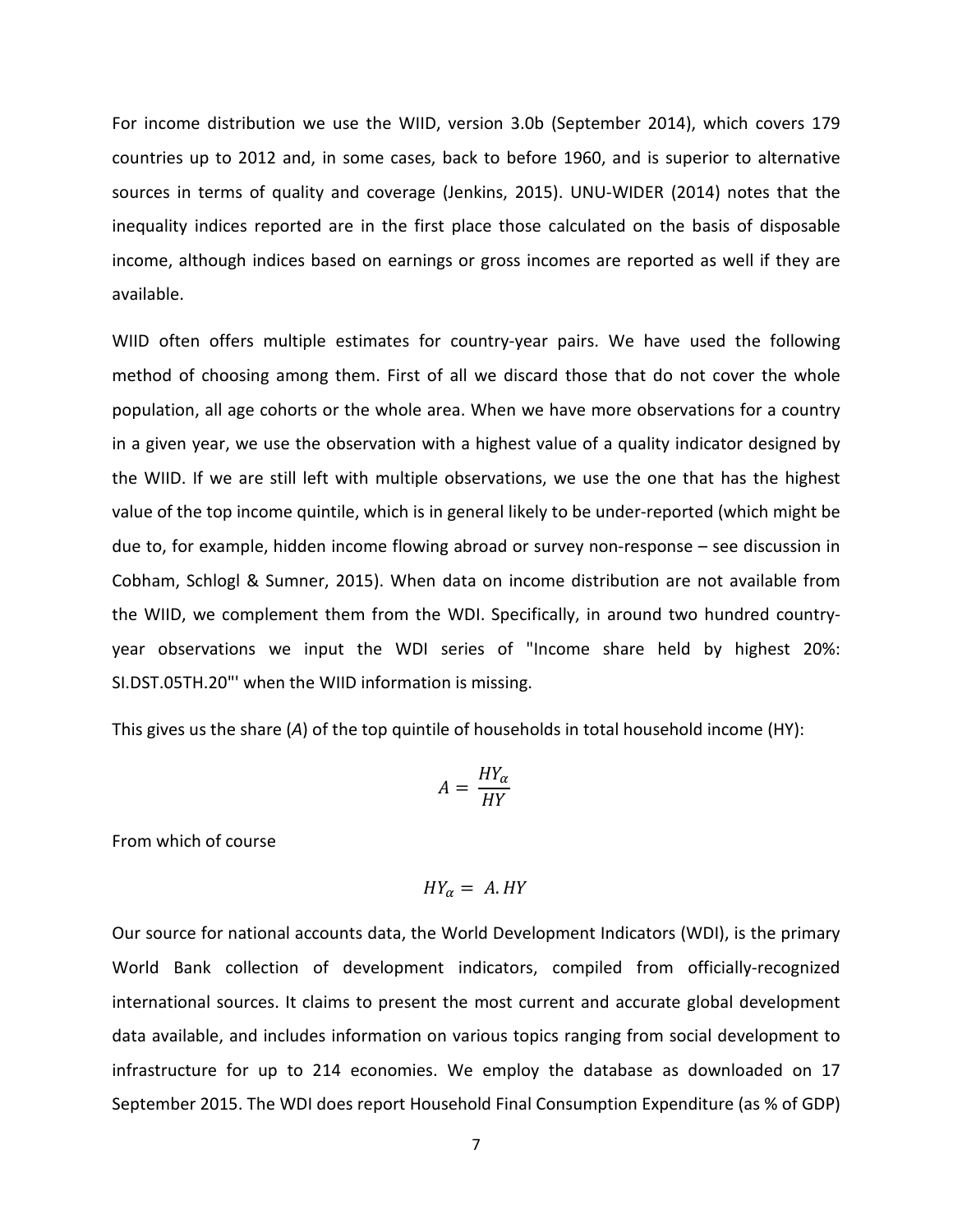(NE.CON.PETC.ZS). HFCE (formerly 'private consumption') is defined as the market value of all goods and services, including durables purchased by households. It excludes purchases of dwellings but includes imputed rent for owner-occupied dwellings. It also includes payments and fees to governments to obtain permits and licenses; but includes expenditures of nonprofit institutions. There are two sources of concern here: first, this definition excludes savings which is critical for our top quintile, which undertakes most of household savings; and second this item also includes "any statistical discrepancy in the use of resources relative to the supply of resources" (i.e. all the errors in the other components of national income). To address the first problem, we considered attributing all household savings to the top quintile in order to reestimate this group's aggregate income but to do this we would have to subtract government savings and corporate savings from total domestic savings, with no data sources for these. The second problem has no obvious solution.

In consequence, we have decided to estimate the aggregate income of top quintile as their share of household income (post-tax) applied to GDP as a whole (*Y*). This would imply a proportionate share of all the components of national income other than household income (principally corporate income assuming fiscal balance) and is more likely to be an underestimate than otherwise.

This gives us the following *operational* definition for the estimation of the Plato Index

$$
\pi = \frac{T_p}{Z_\alpha} = \frac{T_p}{A.Y + T_p}
$$

The results for the Plato Index cover just 5 countries in 1970, a maximum of 58 countries in 2008 and 14 countries in 2012. Coverage is relatively high for household incomes (a maximum of 181 countries between 2002 and 2005), but quite low for both direct tax paid by individuals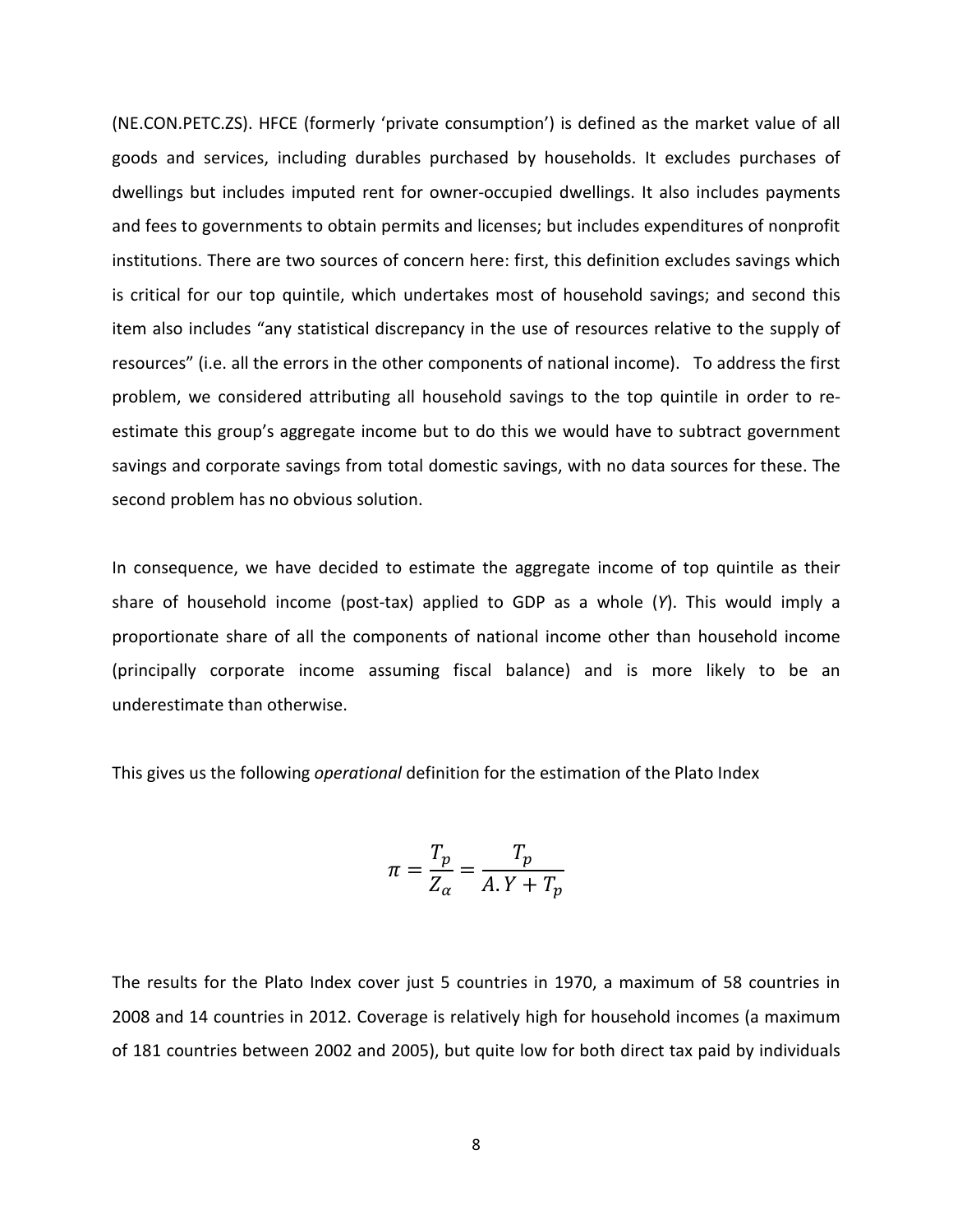(a maximum of 80 countries in 2006, 65 in 2012, 38 in 2013) and the income share of the top quintile (a maximum of 85 countries in 2010 and as few as 30 in 2012 and zero in 2013).

Due to this variation, we carry out two extrapolations to improve the country coverage for cross-country comparison. First, we bring forward the most recent value of the Plato index and this results in country coverage of 85. Second, we bring forward the most recent values of all the indicators that are inputs for the Plato index and estimate the index on the basis of these extrapolated values. This second extrapolation achieves the maximum country coverage of 94. Both of these extrapolations require the strong assumption that the indicators do not change substantially over time. We can see from the available time series data that this assumption does not hold in a number of cases. Nonetheless we present the results in the interest of investigating the cross-country dimension. We considered more complex extrapolations such as those based on recent trends in the data, but we decided against them because of the further assumptions necessary, for which we do not have supporting data. We thus use only the simple extrapolations based on bringing forward the most recent values.

#### Plato Index results

In this section of the paper, we present the main statistical results for the Plato Index; before proceeding to an initial econometric exploration in the next. We employ the World Bank's classification of countries by region and income groups, valid as of July 201[5](#page-11-0). $^5$ 

The main characteristics of these results are three:

- $\circ$  The combination of taxation and distribution data yields a meaningful indicator with a wide range of values reflecting variations in both components
- $\circ$  Countries with higher levels of development (reflected in per capita gdp) have higher Plato Index values, reflecting greater tax progressivity

<span id="page-11-0"></span> $5$  Per [http://data.worldbank.org/news/new-country-classifications-2015,](http://data.worldbank.org/news/new-country-classifications-2015) as of 1 July 2015, low-income economies are defined as those with a GNI per capita, calculated using the World Bank Atlas method, of \$1,045 or less in 2014; middle-income economies are those with a GNI per capita of more than \$1,045 but less than \$12,736; highincome economies are those with a GNI per capita of \$12,736 or more. Lower-middle-income and upper-middleincome economies are separated at a GNI per capita of \$4,125.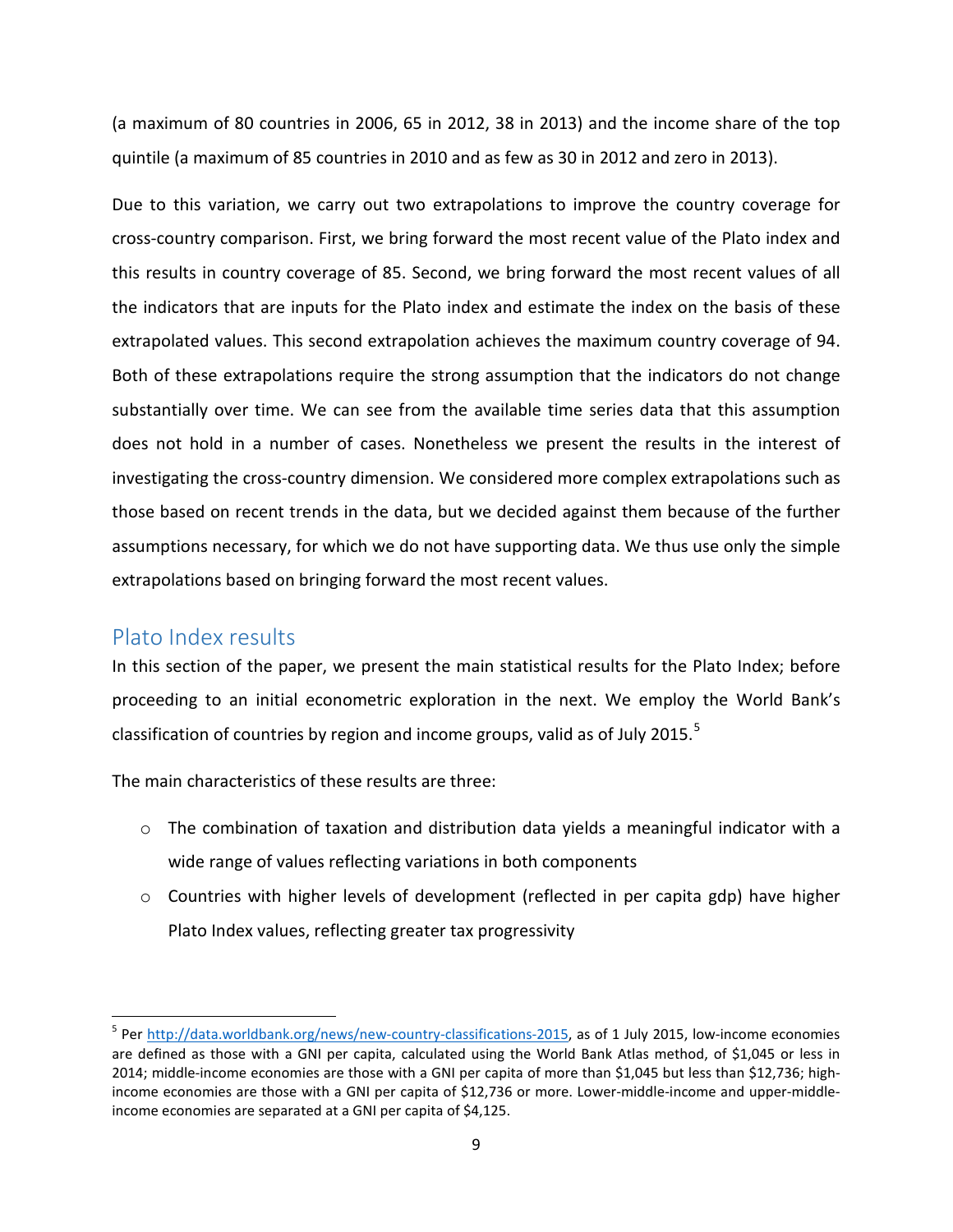$\circ$  However, within income groups and within regions there are wide variations in the Index value, which are probably related to other political economy drivers.

Table 1 shows the (unweighted) means and ranges for the 94 countries covered. It is clear that broadly speaking the Index value rises with the level of income but there are also clear regional differences, while the range within each region and income group is quite large. In particular, tax progressivity in non-OECD high income and upper middle income countries is only half of that in OECD countries. These are countries with well organised economies and competent administrations, so political choice is a clear driver. In contrast, lower-middle income countries have tax progressivity at only a quarter the OECD level; where administrative shortcomings (themselves a political choice, of course) are probably predominant.  $^6$  $^6$ 

Overall, per capita income appears to explain most of the variation in the Index value. However, when we disaggregate into income groups, the correlation with income is sharply reduced within each group. This has two implications: on the one hand, that within each economic development level, some countries are able to maintain far more progressive tax systems than others; and one the other, that per capita income differences between groups are actually a proxy for other structural or organisational differences.

|                           | Number         | Mean | Min  | Max  | Standard  | Correlation |
|---------------------------|----------------|------|------|------|-----------|-------------|
|                           | οf             |      |      |      | deviation | GDP<br>with |
|                           | countries      |      |      |      |           | per capita  |
| All countries             | 94             | 18.4 | 0    | 43.3 | 12.7      | 0.6116      |
|                           |                |      |      |      |           |             |
| East Asia & Pacific       | 12             | 9    | 1.1  | 23.1 | 8         | 0.6229      |
| Europe & Central Asia     | 46             | 28.2 | 8.2  | 43.3 | 9.4       | 0.6096      |
| &<br>Latin<br>America     | 15             | 9.4  | 0.6  | 17.7 | 5.6       | 0.5616      |
| Caribbean                 |                |      |      |      |           |             |
| & North<br>Middle<br>East | 6              | 11   | 1    | 22.3 | 8         | 0.7229      |
| Africa                    |                |      |      |      |           |             |
| North America             | $\overline{2}$ | 24.6 | 23.8 | 25.5 | 1.2       | $-1.0000$   |
| South Asia                | 4              | 1.8  | 0    | 4    | 1.7       | $-0.7007$   |

Table 1. Values of the Plato index for the latest year available by regions and income groups

<span id="page-12-0"></span> $6$  There are too few low income countries as yet in the sample to make a judgement on these – currently, only Afghanistan and Ethiopia.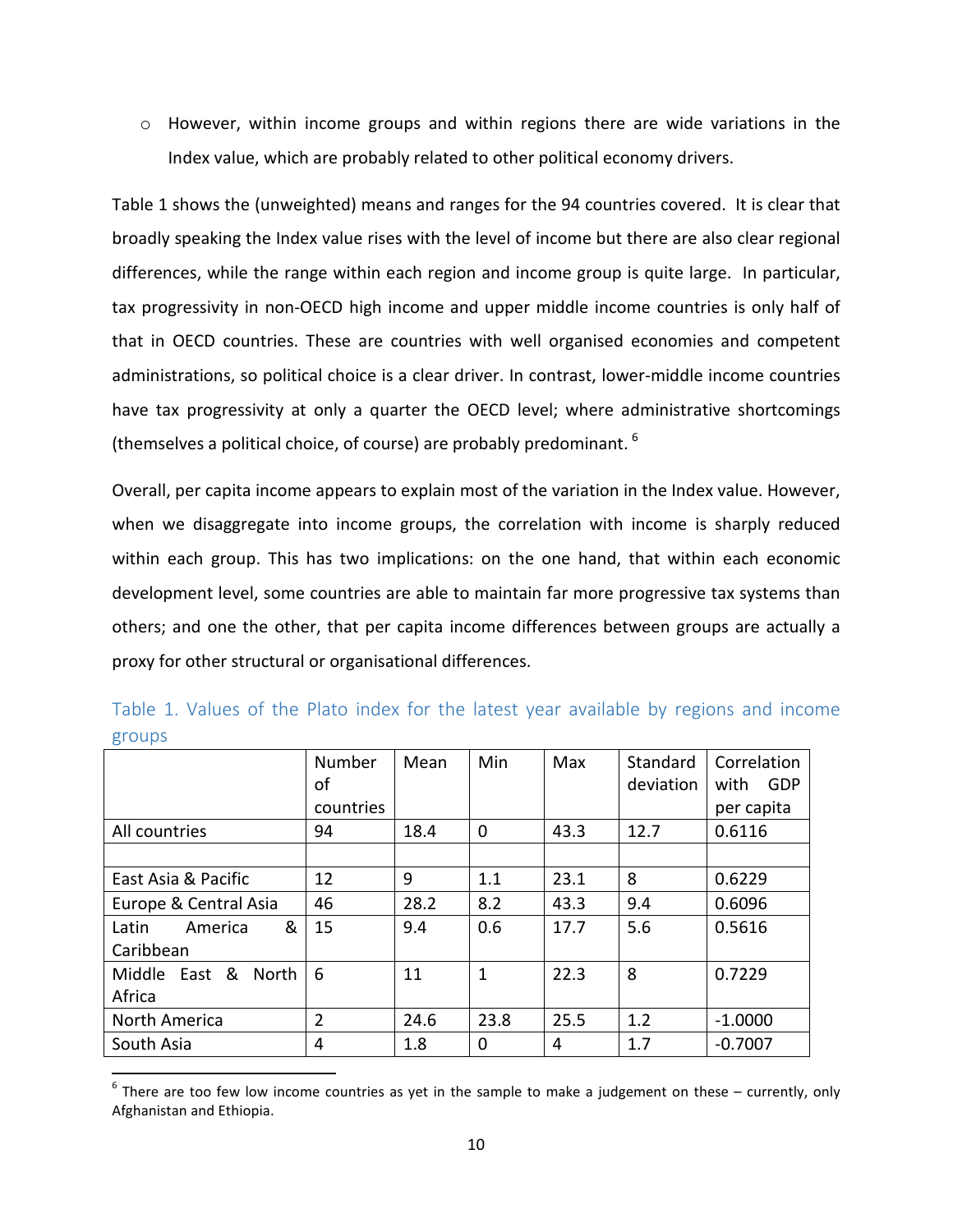| Sub-Saharan Africa   | 9  | 6.4  |     | 11.5 | 4.1 | $-0.1491$ |
|----------------------|----|------|-----|------|-----|-----------|
|                      |    |      |     |      |     |           |
| High income: OECD    | 32 | 30.9 | 4.6 | 43.3 | 9   | 0.2760    |
| High income: nonOECD | 12 | 16   | 2.2 | 28.4 | 9.3 | $-0.5109$ |
| Low income           |    | 1.6  | 1.5 | 1.7  | 0.1 | $-1.0000$ |
| Lower middle income  | 22 | 8.6  |     | 34   | 8.3 | 0.1749    |
| Upper middle income  | 26 | 13.6 | 0   | 29.2 | 8.6 | 0.0513    |

Figures 3 and 4 show this data on a country-by country basis for the latest year available. These figures illustrate very clearly the wide variations in tax progressivity within income groups and regions. In Figure 3 for instance, among lower middle income countries those with a socialist heritage have Index values similar to those of the OECD as might be expected; but others such as India and Egypt have values around 5 percent while Morocco is 15 percent – three times greater. Again, among the upper middle income group Thailand and Jamaica have very low values (less than 5 percent), and while again the ex-socialist countries have high OECD-type values, so also do Turkey, Costa Rica and Brazil. Indeed, within the OECD members, the wide range with most members falling within the 20-40% range also indicates major differences in redistributive strategy – with the major difference being between 'anglo'saxon' economies on the one hand and 'eurozone' ones on the other. Once again, these differences do not reflect levels of economic development or administrative capacity but rather political economy equilibria – that is the nature of the social contract.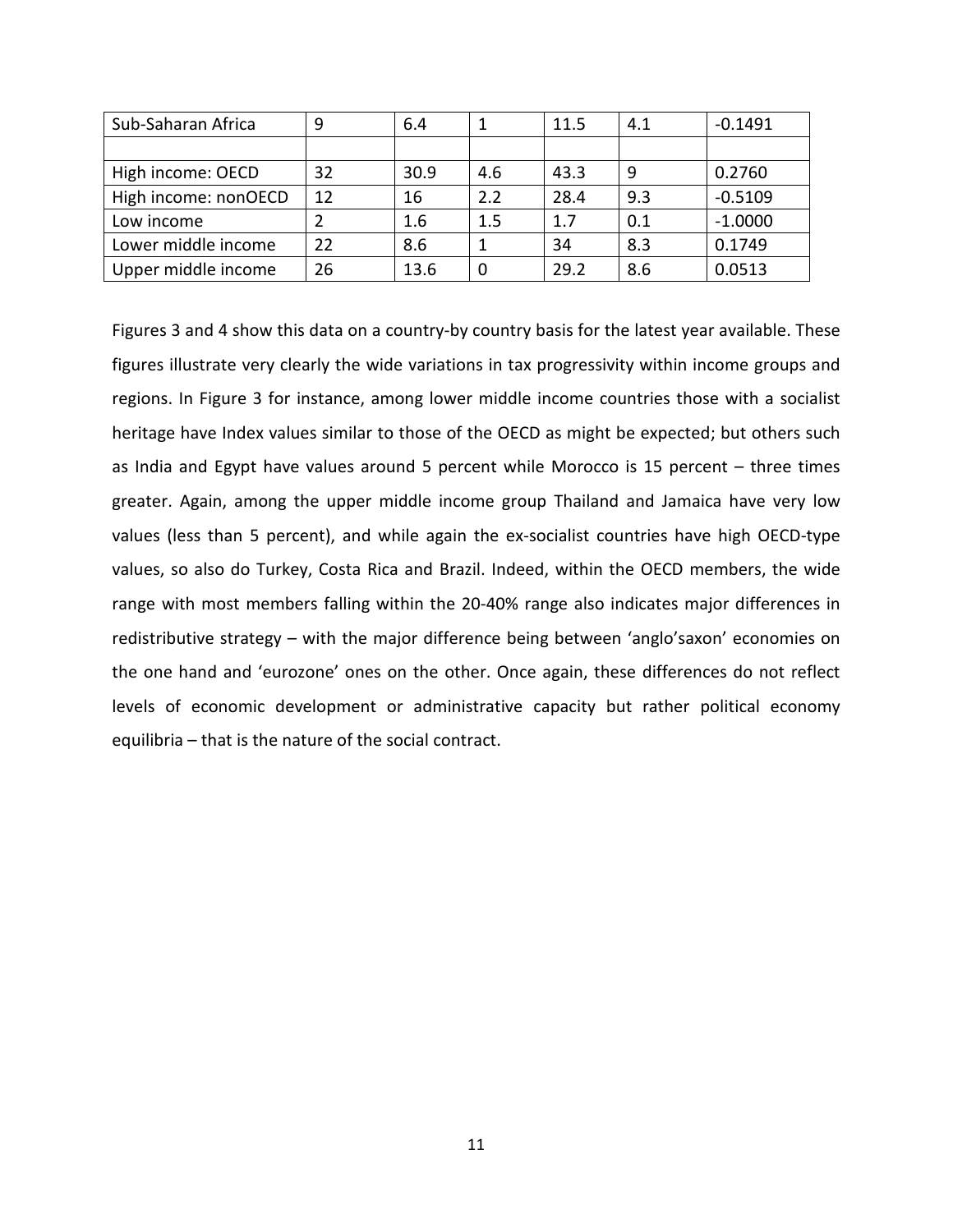

# Figure 3: Plato Index by income group and country

Within regions, as Figure 4 shows, there are similar variations despite similarities in administrative and political systems.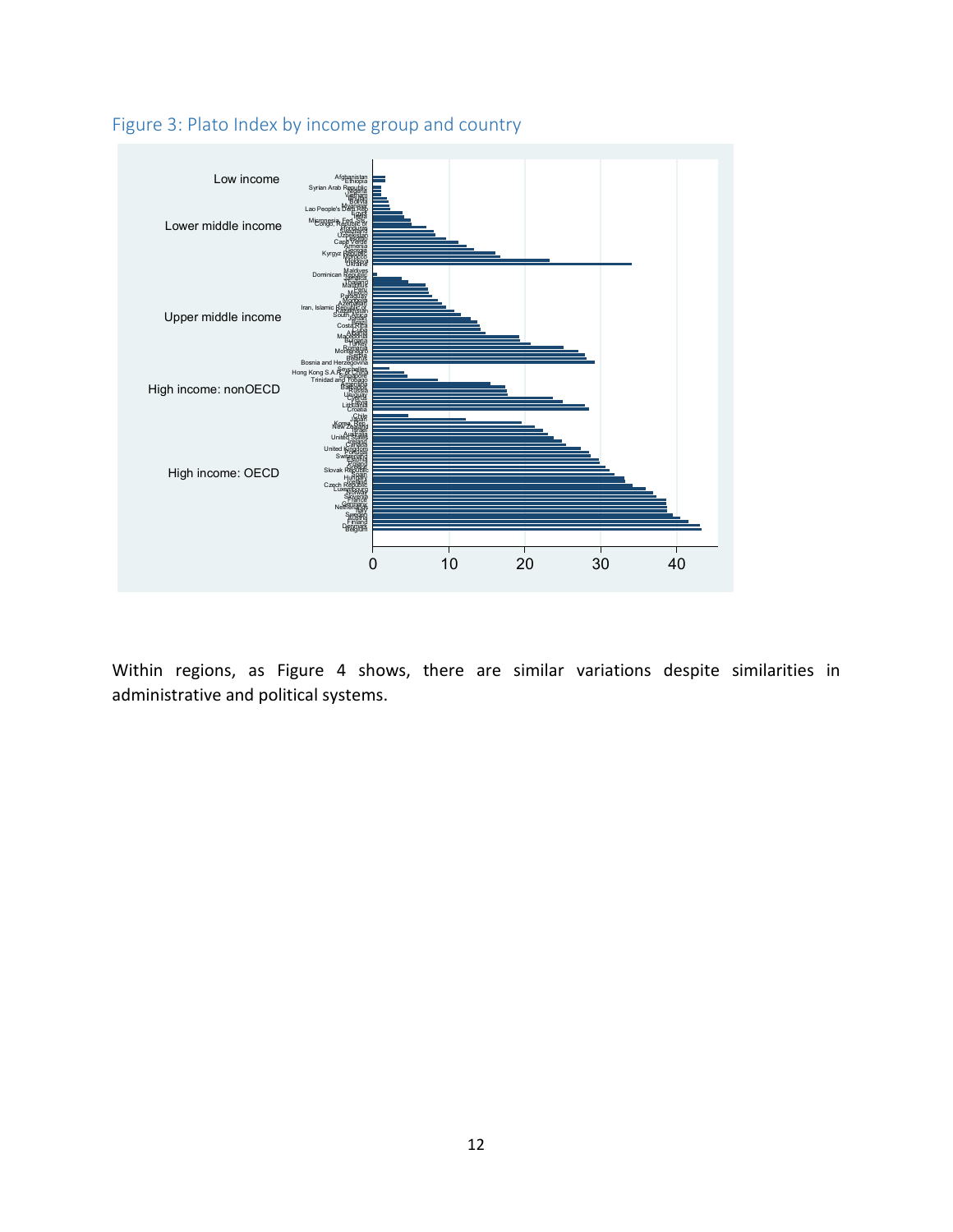

#### Figure 4: Plato Index by region and country

We can also use this data in order to explore changes over time. Poorer countries (Figure 5) do appear to be slowly raising their Index values over time; but middle income countries exhibit a process of convergence with about half rising and half falling (Figure 6). Upper income countries (Figure 7) exhibit little convergence and some signs of a downward trend.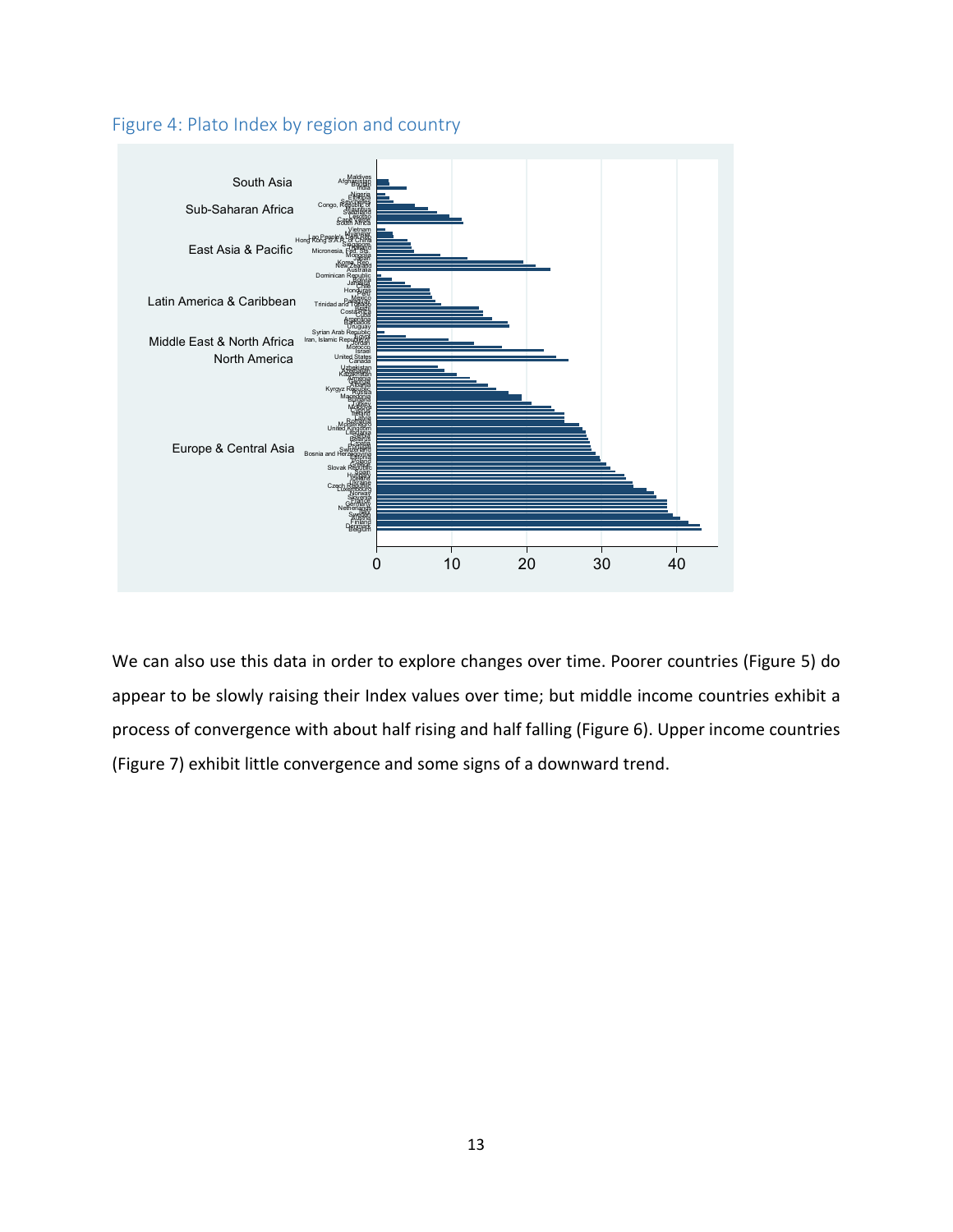

Figure 5: Plato Index values over time, selected low- and lower-middle income countries

Figure 6: Plato Index values over time, selected upper-middle income countries

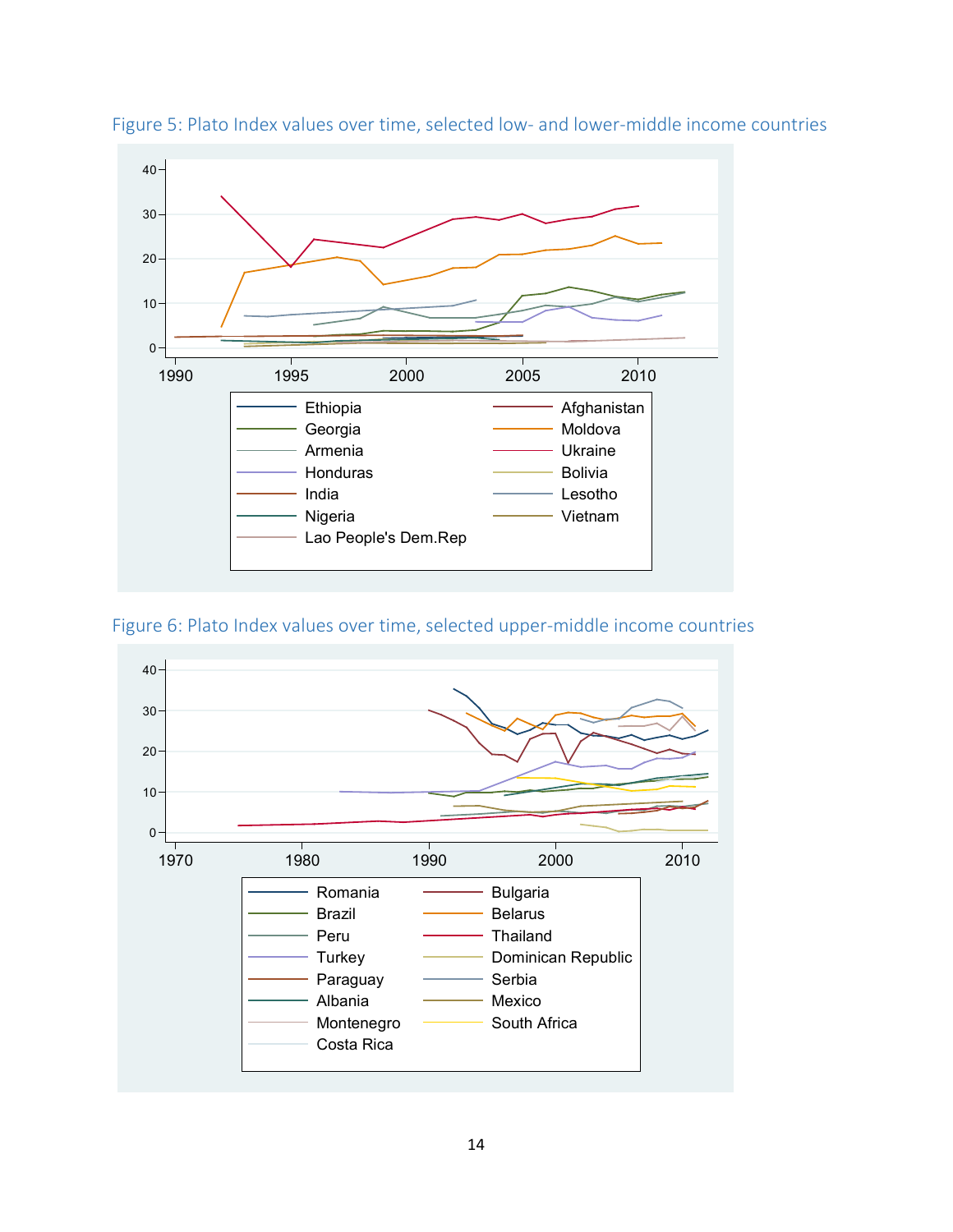



Finally, Figure 8 shows regional means weighted by country gdp. Two trends are worth noting: first, that in high income OECD ('developed') countries there was an increase in progressivity between the 1970s and 1990s, but that this subsequently stabilised and shows some signs of recent decline; second that allowing for noise, there is an upward trend in progressivity among developing over time, particularly among middle-income countries, and thus some convergence on developed countries.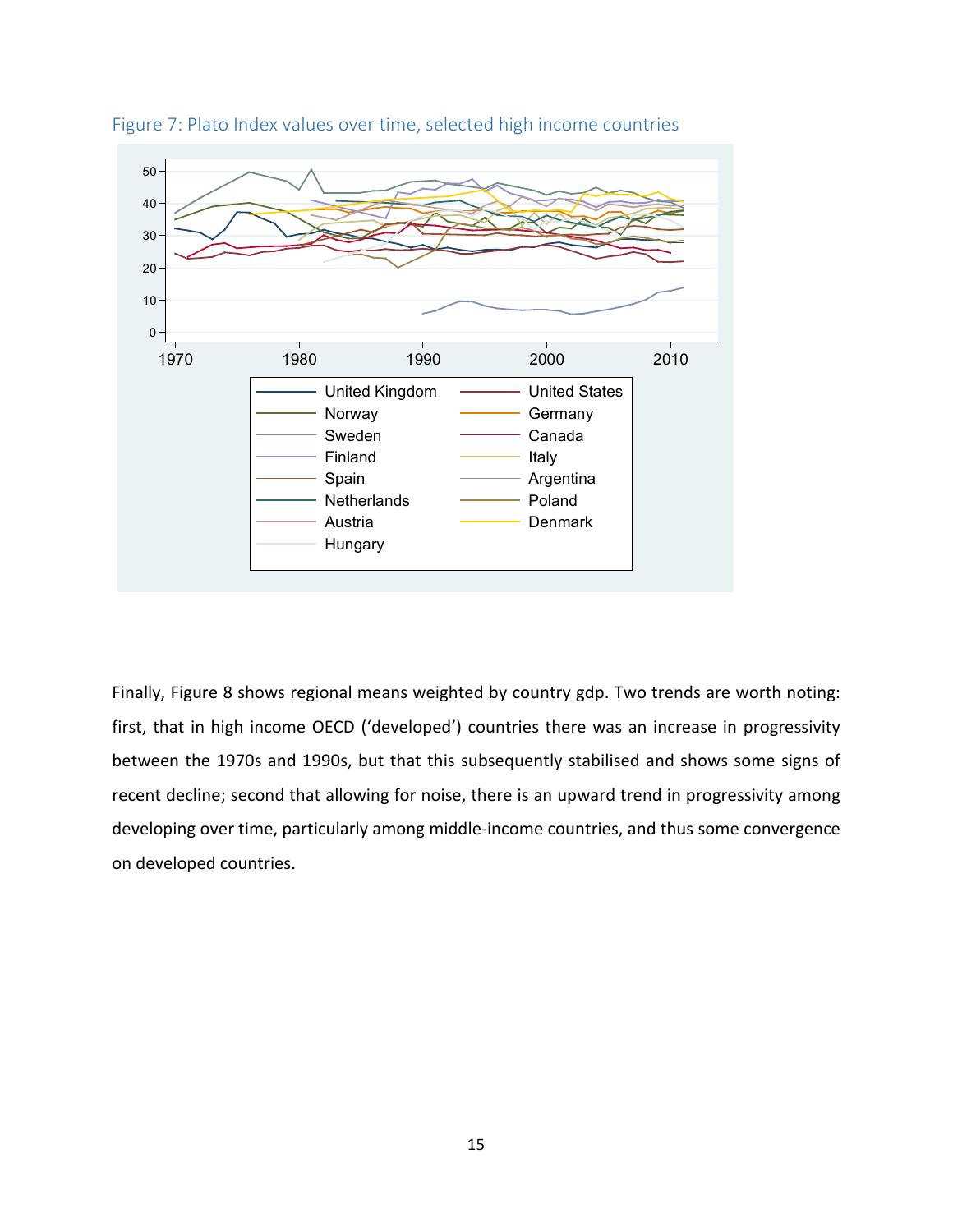Figure 8. Plato Index by regions, weighted by GDP (individual years, three- and five-year moving averages)





Three-year moving averages:

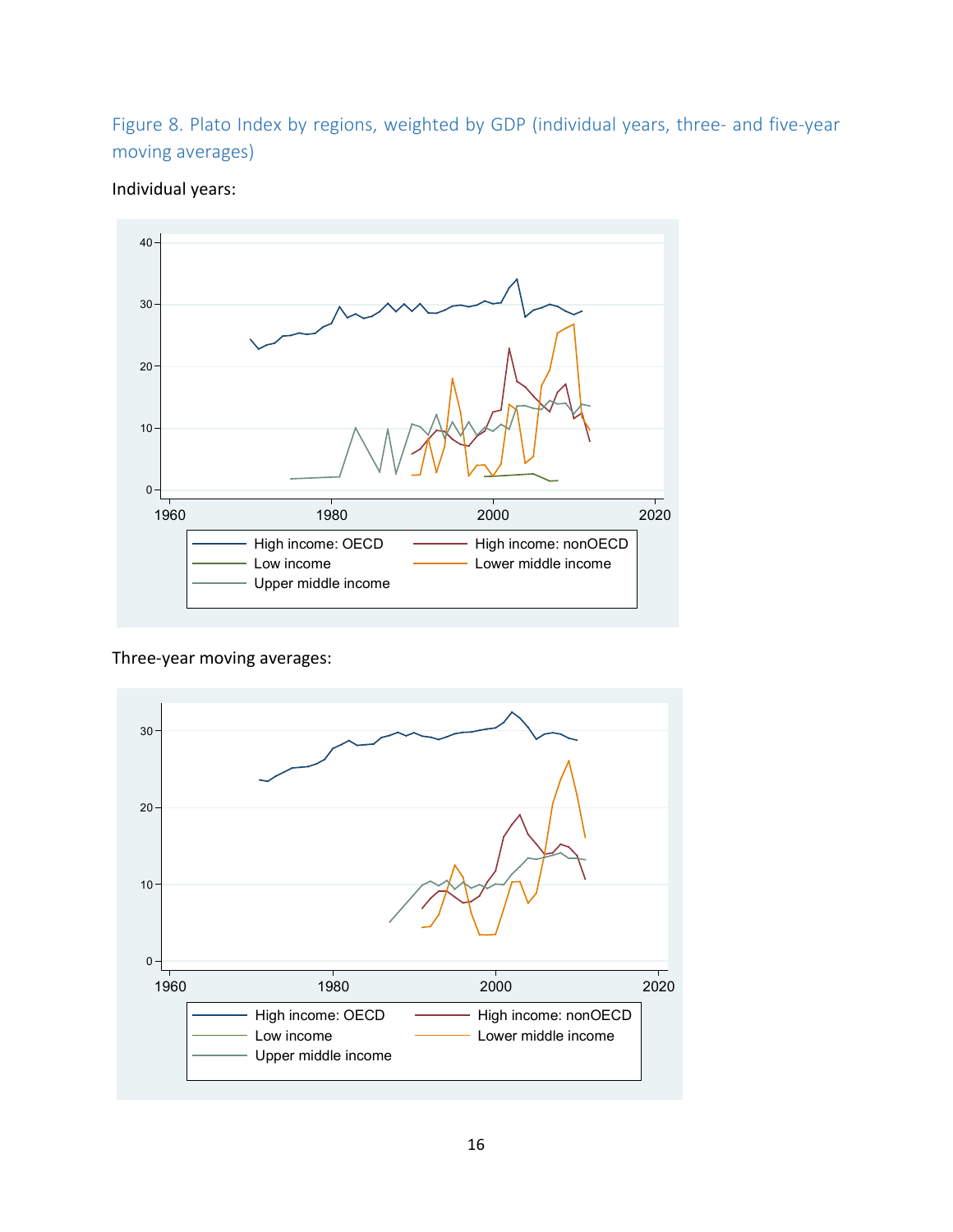Five-year moving averages:



In sum, even allowing for different levels of economic development, there appear to exist a considerable space for a large number of countries to raise the progressivity of their tax systems so as to approximate to highest value in their reference group – whether this be by region or by income level.

# Direct tax progressivity and social protection: some initial tests

As noted in the introduction to this paper, the reduction of inequality by fiscal means involves both progressive taxation and meaningful social protection. The traditional economists' position has been that the absence of tax progressivity can be compensated by increased fiscal transfers. An alternative political economy view would be that the drivers of both are similar. The former should imply no or negative correlation between tax progressivity and social protection; the latter would imply a positive correlation. In both cases, of course, the role of GDP per capita as a common determinant has to be taken into account.

We thus investigate whether countries with high values of the Plato index are better at social protection, independently of their per income capita level. In our empirical model we use secondary school enrolment (labelled *senrol* in the regression tables) and infant mortality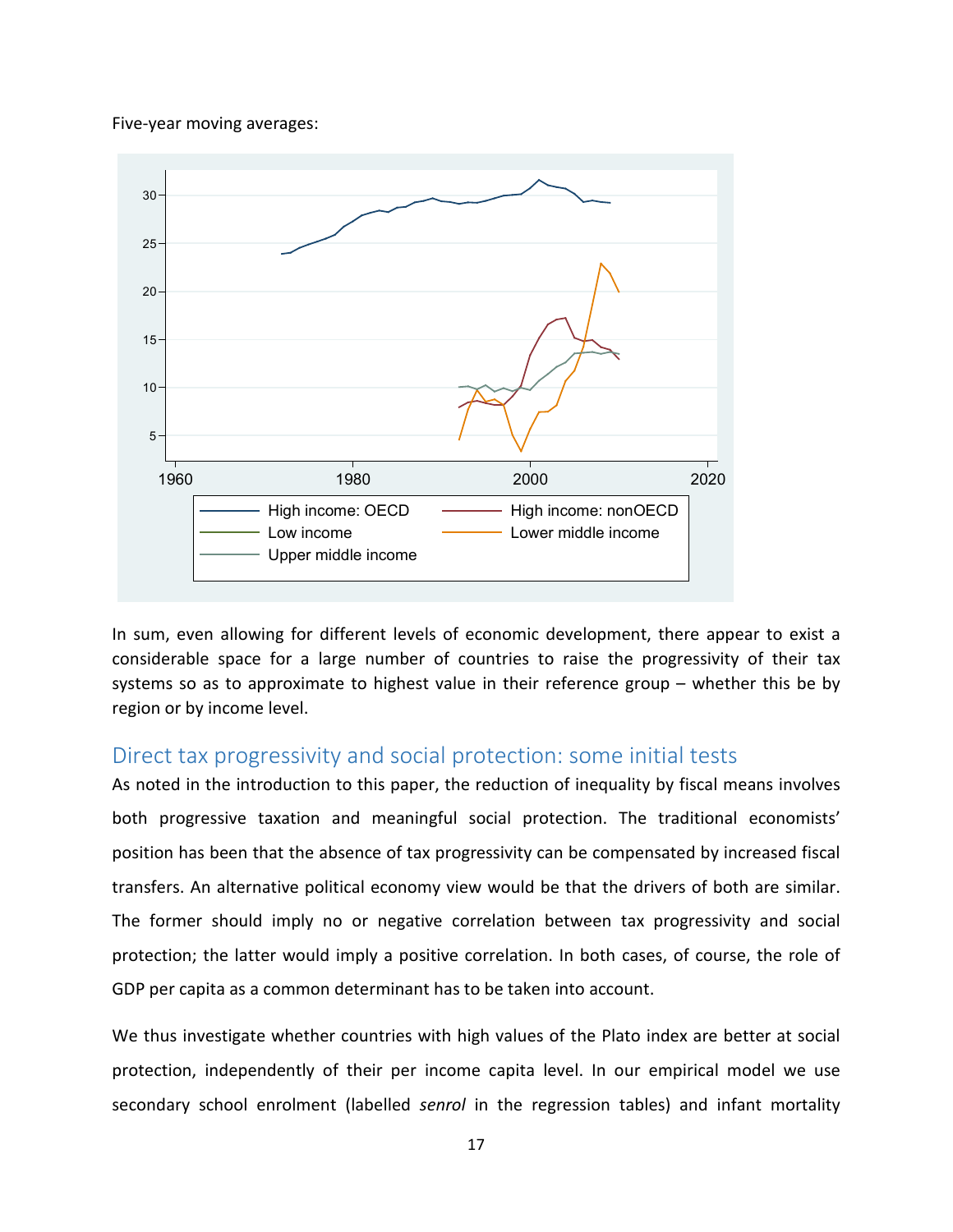(*imort*) as the dependent variables – of which we consider the latter likely to provide a clearer, sharper single measure of basic, social conditions. We also provide additional results, where health expenditures (*health\_gdp*) and education expenditures (*educ\_gdp*), as shares of GDP, are the dependent variables.

In terms of the WDI data on social outcomes, we consider the following indicators of health: "Mortality rate, infant (per 1,000 live births): SP.DYN.IMRT.IN", "Mortality rate, neonatal (per 1,000 live births): SH.DYN.NMRT", "Mortality rate, under-5 (per 1,000 live births): SH.DYN.MORT", and the following indicators of schooling: "School enrollment, primary (% gross): SE.PRM.ENRR", "School enrollment, secondary (% gross): SE.SEC.ENRR", "School enrollment, tertiary (% gross): SE.TER.ENRR", "Secondary education, duration (years): SE.SEC.DURS". As the main indicators of social outcomes, we use the infant mortality rate and secondary school enrolment.

Furthermore, we use "GDP per capita (current US\$): NY.GDP.PCAP.CD"' and, in addition to indicators of social outcomes, we consider public expenditures on health and education as a share of GDP or government expenditures: "Government expenditure on education, total (% of GDP): SE.XPD.TOTL.GD.ZS" and "Government expenditure on education, total (% of government expenditure): SE.XPD.TOTL.GB.ZS"; "Health expenditure, public (% of GDP): SH.XPD.PUBL.ZS" and "Health expenditure, public (% of government expenditure): SH.XPD.PUBL.GX.ZS".

As the main independent variables we use the Plato index (*π*) and GDP per capita (*gdppc*). Additionally, we deconstruct the Plato index into its two key components in order to see whether the income share of top quintile households (*α*) or direct taxes paid by individuals (t*p*) as a share of GDP are the key driver of social outcomes.

We use fixed effects panel regressions because we are interested in the impact of variables that vary over time rather than country-specific characteristics, and this choice allows us to explore the relationship between dependent and independent variables within individual countries. It also removes the effect of time-invariant countries' characteristics and we thus focus on the

18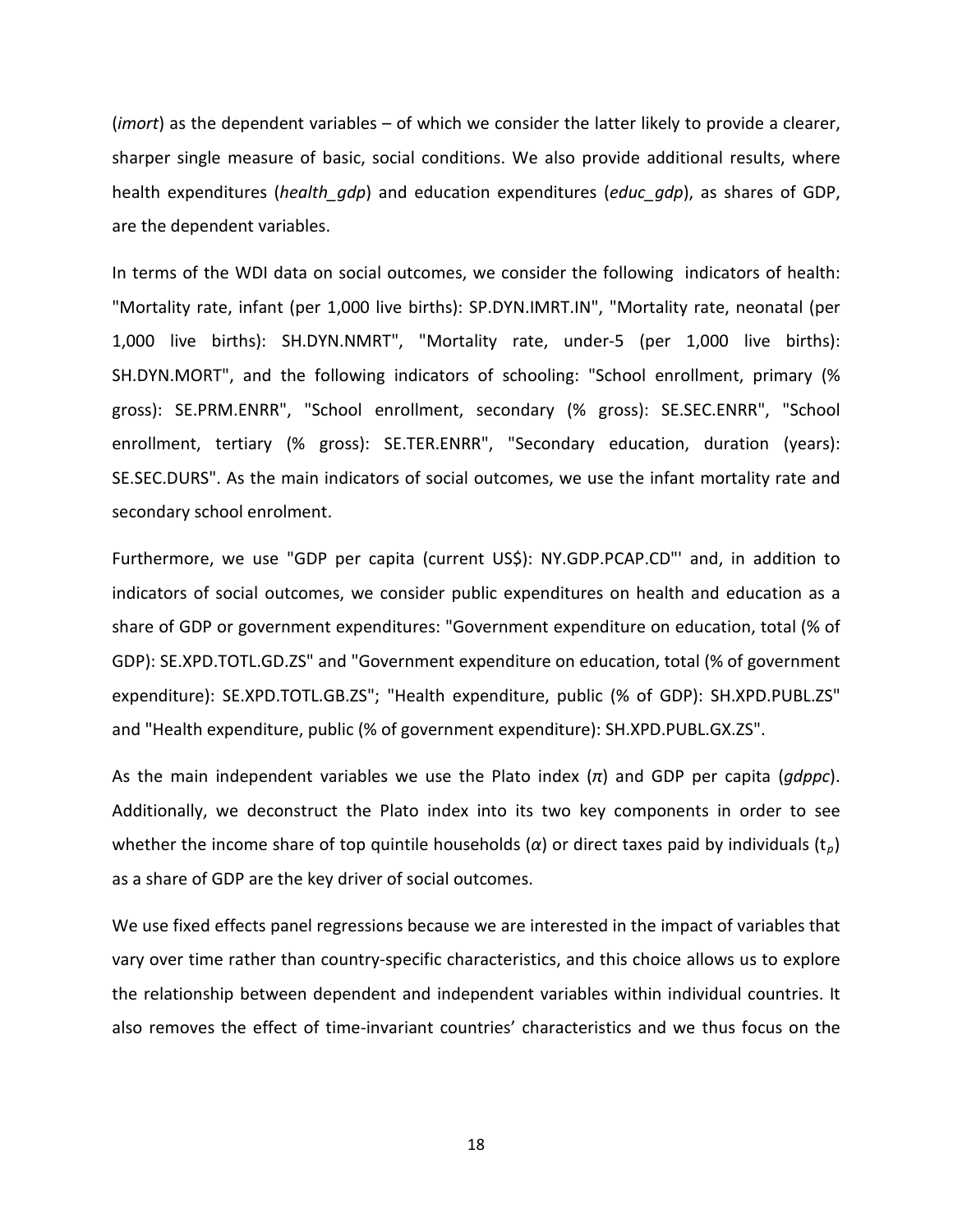effect of the independent variables on the dependent variable. In addition, this decision is supported by statistical tests.<sup>[7](#page-21-0)</sup>

As with any econometric analysis based on country-level data, ours has its limitations. The data availability is limited and the average number of years in the regressions is between 7 and 12, which is not very long from the point of view of health and education policy and their outcomes. Importantly, rather than trying to determine causal relationships between the variables, we are employing regressions to indicate whether there is a significant correlation between direct tax progressivity with health and education provision, over and above that with per capita income.

Tables 2 and 3 show results of 16 regressions, four with each of the four indicators of social outcomes as the dependent variable. The independent variables here are values of the Plato Index or of its components, together with per capita income in half of the regressions.

Table 4 shows a further set of regressions, in which we look at the correlations of the Plato index with income per capita as well as the health and education expenditures.

The main points arising from these results are as follows:

- As expected, there is a significant correlation of the Plato Index with per capita GDP, consistent with the view that more progressive tax regimes are likely to be adopted as incomes grow. This is a familiar result, but it is useful to see that this is confirmed and the model is robust.
- The two components of the index (*α* and t*p*) both have significant effects on health and education, of the expected signs – indicating the value of the new Index.

<span id="page-21-0"></span>Hausman tests were employed, with the null hypothesis that the preferred model is random effects and the alternative is fixed effects. The p-values of the Hausman tests for the 16 regressions (with dependent variable of *educ\_senrol*) point mostly to using fixed effects, i.e. at the 0.05 significance level, 13 of the 16 specifications reject the null hypothesis of random effects (0.0186, 0.0979, 0.0119, 0.3941, 0.1462, 0.3138, 0.0045, 0.0031, 0.0008, 0.0010, 0.0010, 0.0257, 0.0004, 0.0000, 0.0000, 0.0002).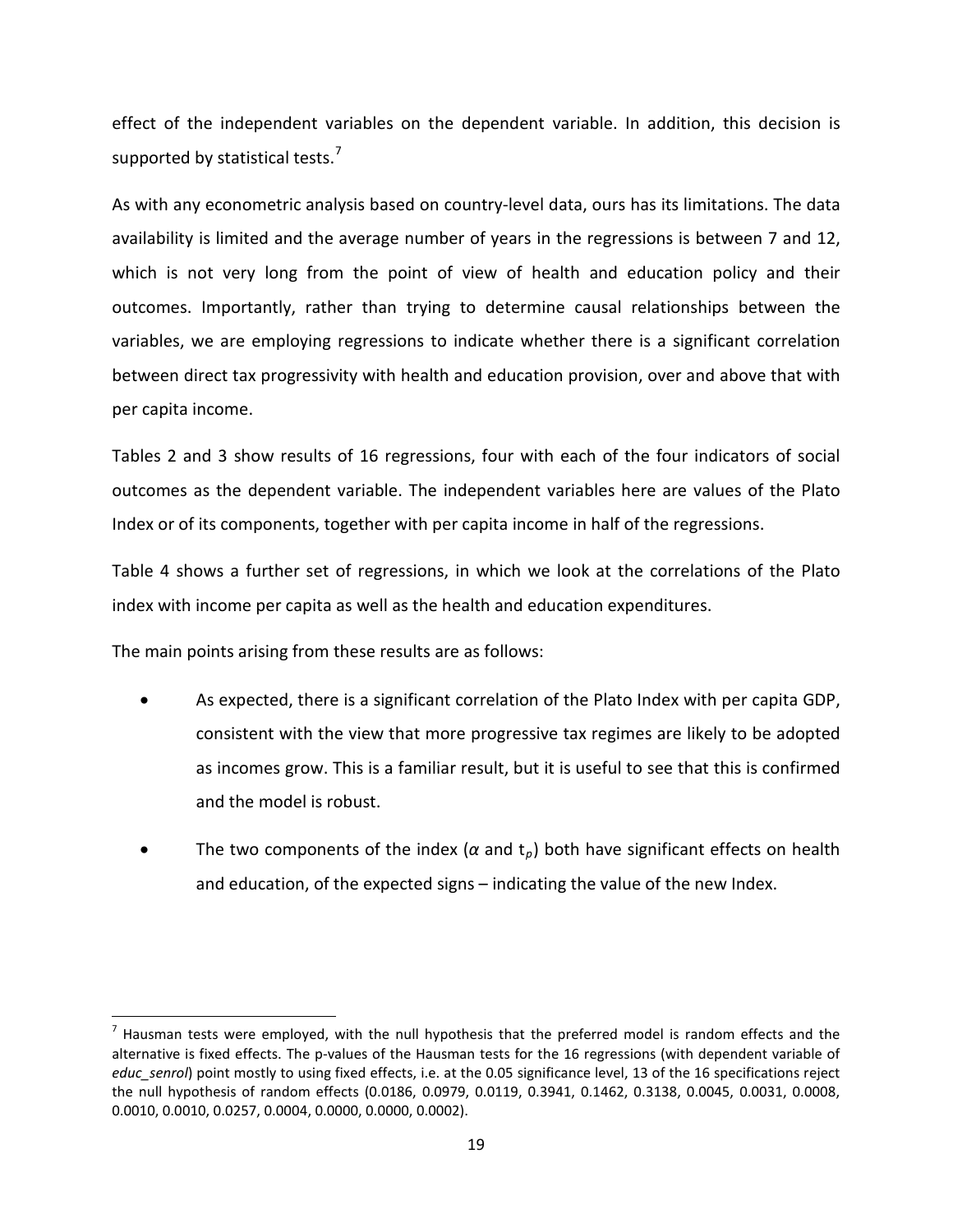- There is a significant correlation of the Plato Index as an independent variable with both education and health expenditures as a share of GDP, and persisting for health even when GDP per capita is included.
- Health and education as *shares* of the total budget do not appear to be significantly correlated with the Plato Index, which would tend to indicate that the effect is through the 'funding channel' discussed in the next section.

Treating the Index itself as a dependent variable in Table 4, again implies that higher health and education expenditures as a share of GDP are correlated with higher Plato values; and thus that the causation may run from social commitments to tax progressivity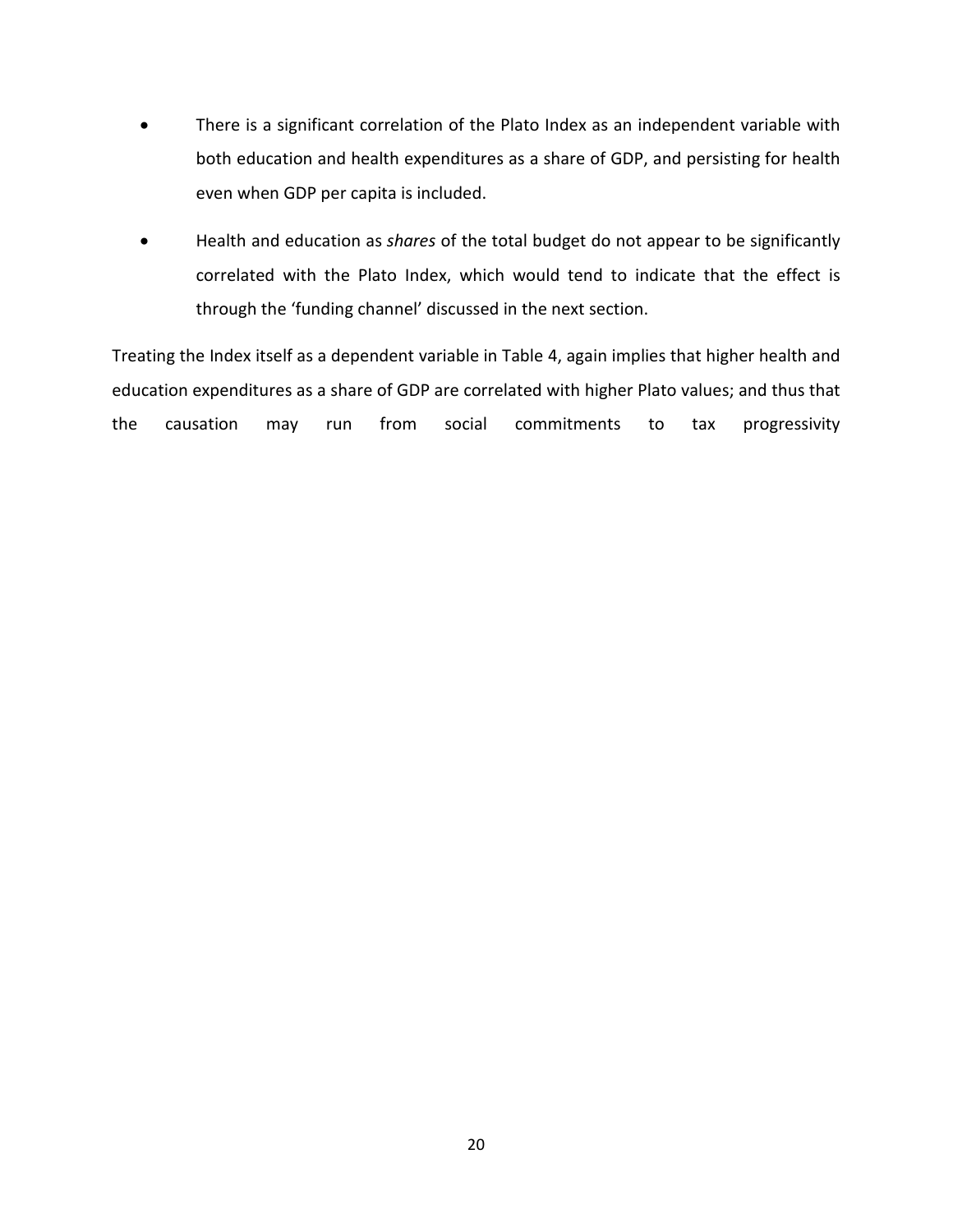| Variables     | (1)        | (2)         | (3)        | (4)           | (5)         | (6)         | (7)          | (8)          |
|---------------|------------|-------------|------------|---------------|-------------|-------------|--------------|--------------|
|               | senrol     | senrol      | senrol     | senrol        | educ_gdp    | educ_gdp    | educ_gdp     | educ_gdp     |
| α             |            |             | $-0.145$   | $-0.0551$     |             |             | $-0.0280***$ | $-0.0231***$ |
|               |            |             | (0.177)    | (0.594)       |             |             | (0.000585)   | (0.00497)    |
| $T_p$         |            |             | $0.653***$ | $0.815***$    |             |             | $0.0953***$  | $0.110***$   |
|               |            |             | (0.000535) | $(3.43e-05)$  |             |             | $(3.19e-09)$ | (0)          |
| π             | $0.460***$ | $0.404***$  |            |               | $0.0746***$ | $0.0765***$ |              |              |
|               | (0.000319) | (0.00154)   |            |               | (0)         | (0)         |              |              |
| gdppc         |            | 0.000286*** |            | $0.000300***$ |             | 5.59e-06**  |              | 7.54e-06***  |
|               |            | (0)         |            | (0)           |             | (0.0177)    |              | (0.00213)    |
| Constant      | 82.25***   | 78.60***    | 90.43***   | 78.88***      | $3.032***$  | $2.876***$  | $4.715***$   | $4.150***$   |
|               | (0)        | (0)         | (0)        | (0)           | (0)         | (0)         | (0)          | (0)          |
| Obs           | 931        | 912         | 931        | 912           | 762         | 756         | 762          | 756          |
| $R^2$         | 0.015      | 0.118       | 0.017      | 0.127         | 0.070       | 0.080       | 0.072        | 0.086        |
| Number of c_n | 80         | 80          | 80         | 80            | 75          | 75          | 75           | 75           |

Notes: P-values are in parentheses (\*\*\* p<0.01, \*\* p<0.05, \* p<0.1).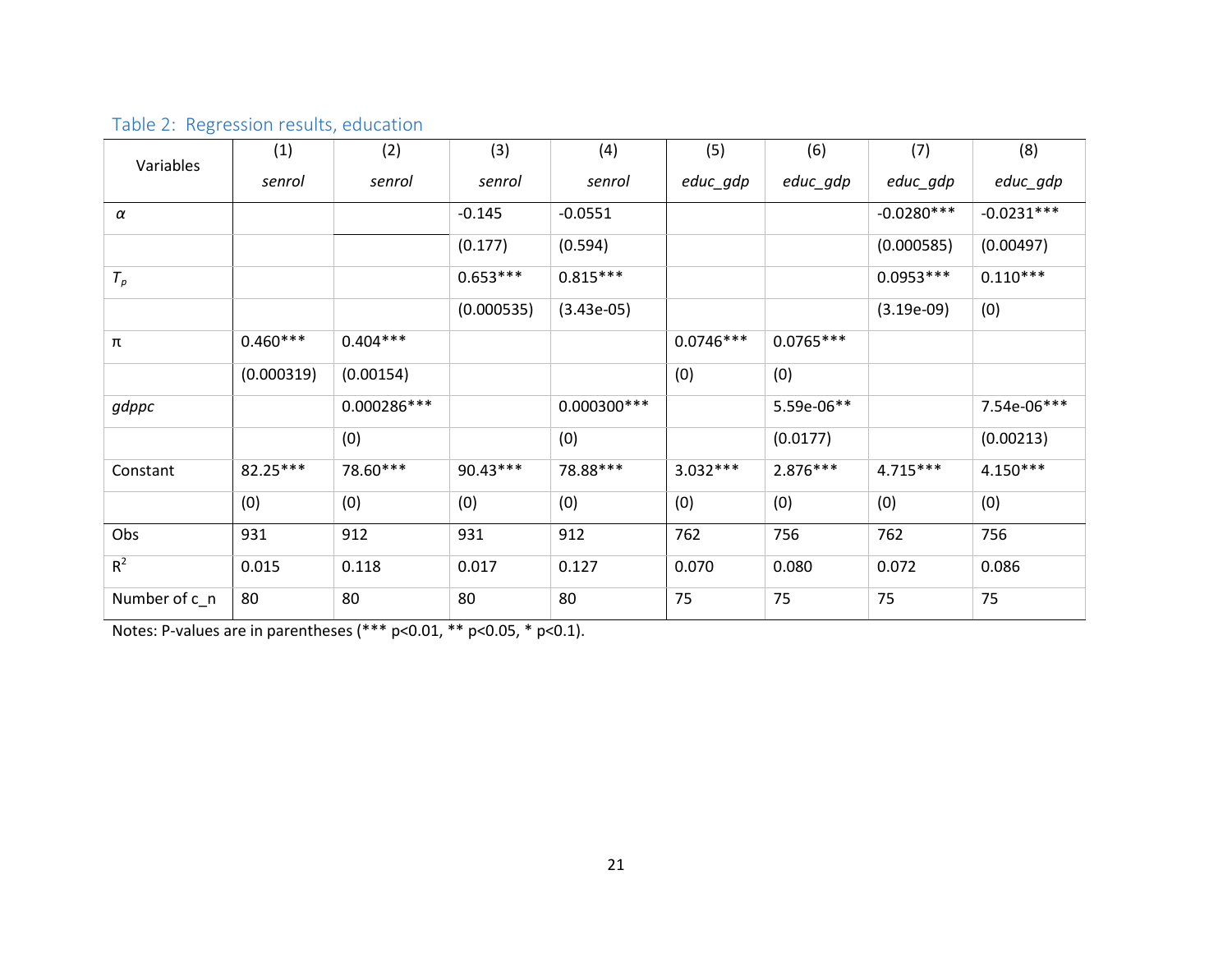| Variables      | (9)         | (10)           | (11)         | (12)           | (13)         | (14)        | (15)         | (16)         |
|----------------|-------------|----------------|--------------|----------------|--------------|-------------|--------------|--------------|
|                | imort       | imort          | imort        | Imort          | health_gdp   | health_gdp  | health_gdp   | health_gdp   |
| α              |             |                | $0.199***$   | $0.161***$     |              |             | $-0.0414***$ | $-0.0124$    |
|                |             |                | (0.000234)   | (0.00160)      |              |             | $(2.14e-06)$ | (0.110)      |
| Tp             |             |                | $-0.574***$  | $-0.632***$    |              |             | 0.00927      | $0.0762***$  |
|                |             |                | $(1.20e-08)$ | $(7.73e-10)$   |              |             | (0.670)      | $(9.72e-05)$ |
| π              | $-0.482***$ | $-0.448***$    |              |                | $0.0519***$  | $0.0441***$ |              |              |
|                | (0)         | (0)            |              |                | $(7.78e-05)$ | (0.000111)  |              |              |
| gdppc          |             | $-0.000178***$ |              | $-0.000185***$ |              | 3.82e-05*** |              | 3.97e-05***  |
|                |             | (0)            |              | (0)            |              | (0)         |              | (0)          |
| Constant       | 26.07***    | 28.22***       | 13.86***     | $19.42***$     | $3.746***$   | $3.214***$  | $6.638***$   | $3.727***$   |
|                | (0)         | (0)            | $(9.07e-07)$ | (0)            | (0)          | (0)         | (0)          | (0)          |
| Obs            | 1,064       | 1,043          | 1,064        | 1,043          | 776          | 768         | 776          | 768          |
| R <sub>2</sub> | 0.052       | 0.173          | 0.049        | 0.179          | 0.022        | 0.274       | 0.033        | 0.280        |
| Number         | 86          | 86             | 86           | 86             | 84           | 84          | 84           | 84           |
| of $c_n$       |             |                |              |                |              |             |              |              |

Notes: P-values are in parentheses (\*\*\* p<0.01, \*\* p<0.05, \* p<0.1).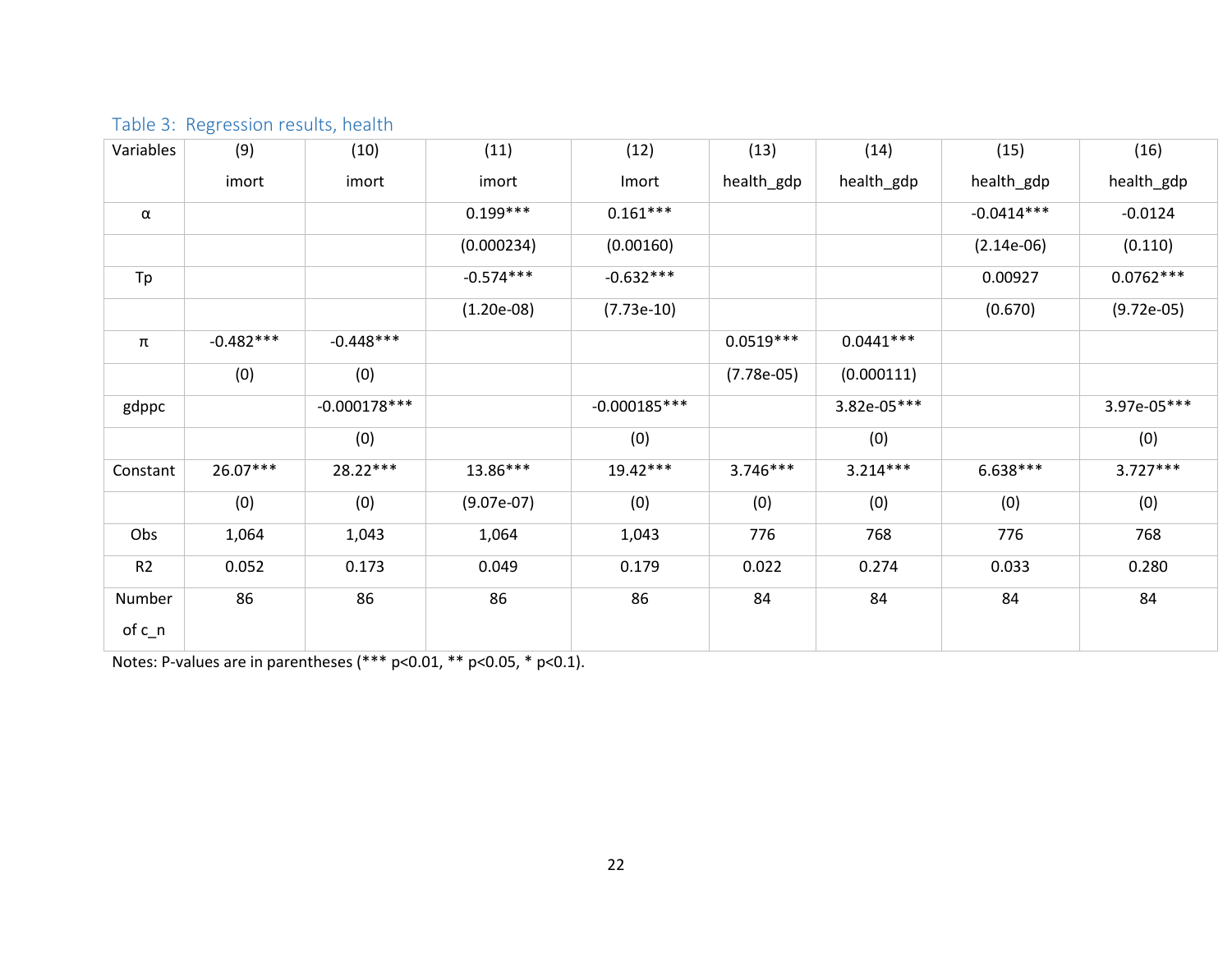| Variables     | (17)        | (18)        | (19)         | (20)       | (21)        | (22)         | (23)        | (24)       | (25)      |
|---------------|-------------|-------------|--------------|------------|-------------|--------------|-------------|------------|-----------|
|               | $\pmb{\pi}$ | $\pmb{\pi}$ | π            | $\pi$      | $\pi$       | $\pmb{\pi}$  | $\pmb{\pi}$ | π          | π         |
| gdppc         | 3.40e-07    |             | $-1.54e-05*$ |            | $2.14e-05*$ |              | $-9.08e-06$ |            | 1.47e-05  |
|               | (0.962)     |             | (0.0671)     |            | (0.0506)    |              | (0.345)     |            | (0.121)   |
| educ_gdp      |             | $0.941***$  | $0.972***$   |            |             |              |             |            |           |
|               |             | (0)         | (0)          |            |             |              |             |            |           |
| educ_gov      |             |             |              | 0.0256     | 0.0210      |              |             |            |           |
|               |             |             |              | (0.712)    | (0.762)     |              |             |            |           |
| health_gdp    |             |             |              |            |             | $0.431***$   | $0.491***$  |            |           |
|               |             |             |              |            |             | $(7.78e-05)$ | (0.000111)  |            |           |
| health_gov    |             |             |              |            |             |              |             | $-0.0188$  | $-0.0524$ |
|               |             |             |              |            |             |              |             | (0.658)    | (0.281)   |
| Constant      | 24.82***    | 20.97***    | 21.09***     | $24.57***$ | 24.19***    | $21.72***$   | $21.57***$  | $24.11***$ | 24.23***  |
|               | (0)         | (0)         | (0)          | (0)        | (0)         | (0)          | (0)         | (0)        | (0)       |
| Obs           | 1,044       | 762         | 756          | 501        | 501         | 776          | 768         | 776        | 768       |
| $R^2$         | 0.000       | 0.070       | 0.076        | 0.000      | 0.009       | 0.022        | 0.024       | 0.000      | 0.004     |
| Number of c_n | 87          | 75          | 75           | 71         | 71          | 84           | 84          | 84         | 84        |

# Table 4: Regression results, Plato Index

Notes: P-values are in parentheses (\*\*\* p<0.01, \*\* p<0.05, \* p<0.1).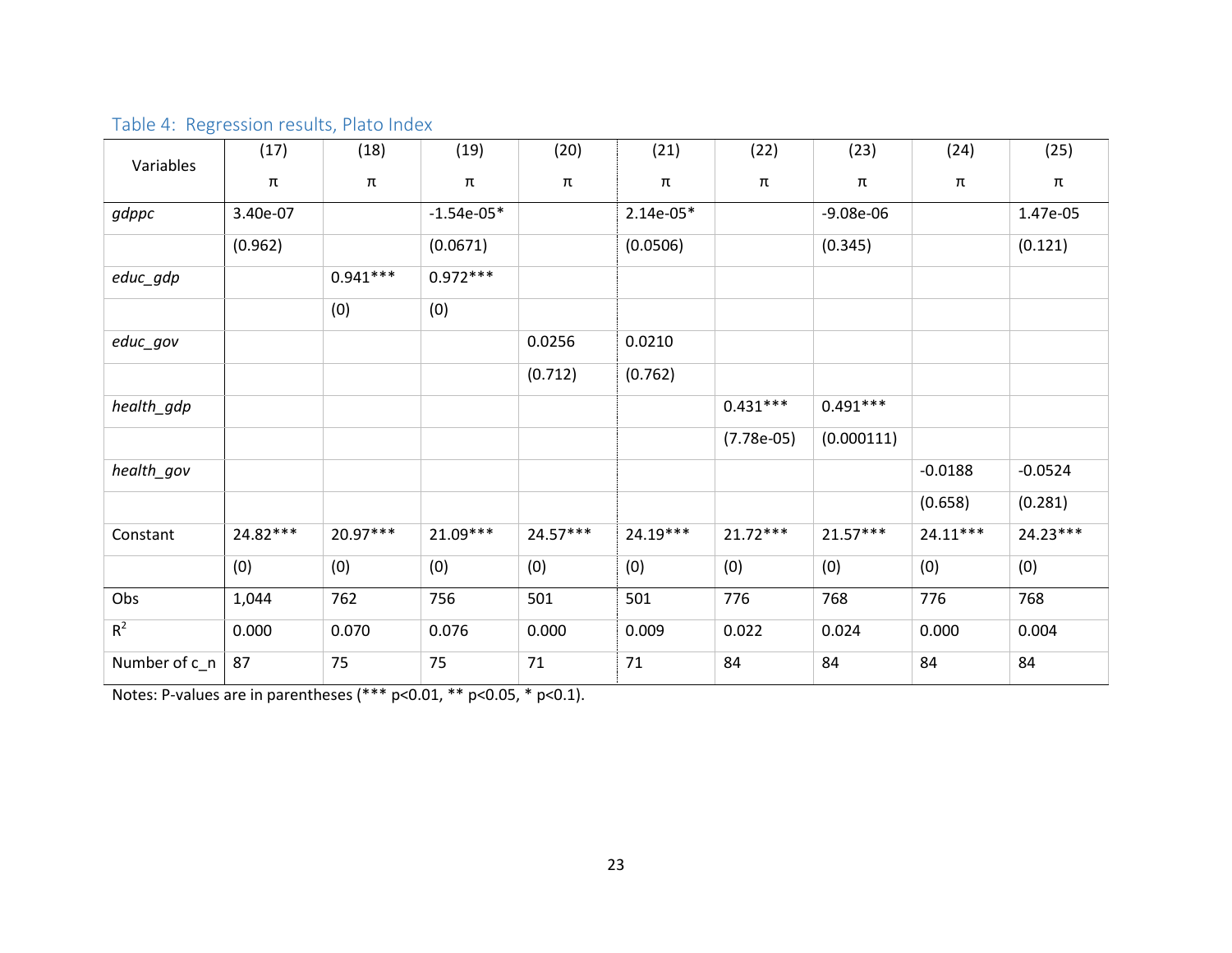## Conclusions and future work

Income distribution is central to tax design; and in developing countries the low level of direct taxation on income and assets is a major concern in the context of growing income inequality on the one hand and the need for greater domestic resource mobilisation on the other. Social protection in most developed countries takes the form of fiscal transfers funded from a progressive income tax for three reasons: first, indirect taxation tends to be regressive and thus direct taxation is required even to make the overall tax rate 'flat'; second, indirect taxation at feasible levels does not provide sufficient revenue; and third, progressive income tax is regarded as 'fair' or 'just' in democratic societies.

The long-term goal of greater equality inevitably passes through fiscal redistribution. As Table 5 indicates, *market* (i.e. before taxes and transfers) income inequality in Europe is similar to that of Latin America – the most unequal region in the world. To become the most equal region post-fiscal, in Europe one third of the improvement is from tax incidence and two thirds from expenditure incidence. In marked contrast, the overall fiscal impact on distribution in Latin America is very small; although even here, half the modest effect is from taxation. To put this another way, if the redistributive effect of direct taxation were similar in Latin America to Europe, then the fiscal reduction in inequality would be three times greater than at present.

|               |  |  |  |  | Table 5: Gini Coefficients for Household Income before ('market') and after            |  |  |
|---------------|--|--|--|--|----------------------------------------------------------------------------------------|--|--|
|               |  |  |  |  | ('disposable income') fiscal redistribution in Europe (15 countries) and Latin America |  |  |
| (6 countries) |  |  |  |  |                                                                                        |  |  |

|               | Disposable<br>income | Market Income | <b>Difference</b> | Of which tax |
|---------------|----------------------|---------------|-------------------|--------------|
| Europe        | 0.31                 | 0.46          | $-0.16$           | $-0.03$      |
| Latin America | 0.50                 | 0.52          | $-0.02$           | $-0.01$      |

Source: Goñi at al (2011) (based on their Table 1).

The conventional view on income taxation in developing countries has held that, especially in lower-income countries, tax levels and structures can and should be separated from expenditure levels and structures: tax policy is concerned with efficiency (revenue levels, collection costs and incentives) while expenditure policy is concerned with redistribution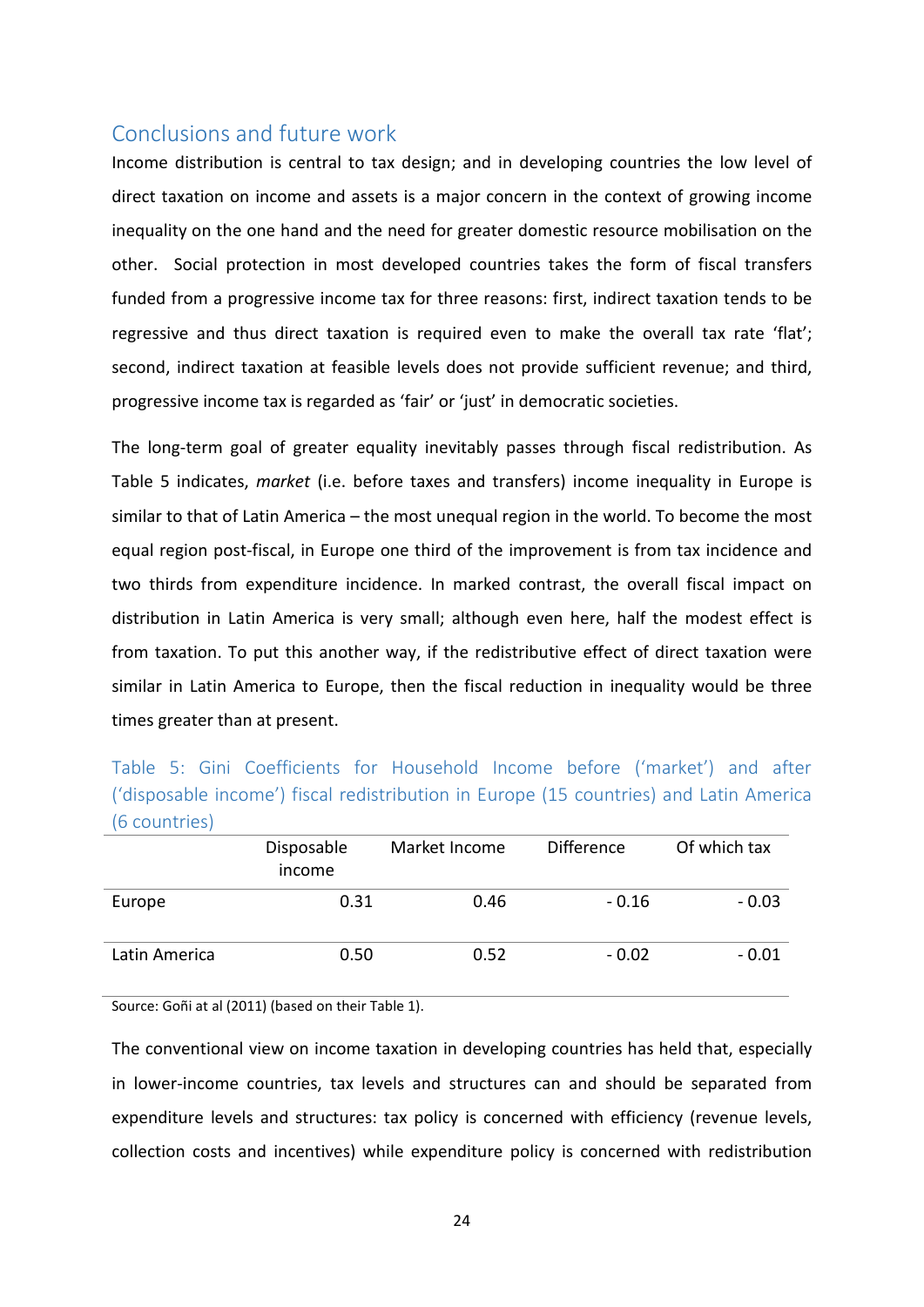(social protection, public goods and human capital formation). When combined with claims about the administrative difficulty of collecting income taxes in poor countries, the conventional view appears to justify the reduced role of and priority given, to this source of development revenue.<sup>[8](#page-27-0)</sup> In consequence while developing countries have managed to raise tax pressure in recent decades (in order to both extend social protection and to reduce fiscal deficits and debt), this has mainly been achieved raising indirect taxes on consumption (which are broadly regressive) and indeed these now approach the level of those in developed countries and are probably approaching their logical limit (IMF, 2011).

This paper is essentially exploratory, and its main aim has been to establish a case for further research on the topic, using the Plato Index or a similar metric that can be estimated for a large number of developing countries over a sufficiently long time period to detect structural changes – given that both fiscal reform and income distribution take a long time, and that the relevant indicators frequently suffer from short-term fluctuations due to external shocks (such as commodity cycles) or internal socks (such as inflation). At the same, the good country coverage for developed countries, and the ensuing overlap of Plato Index results with more detailed indicators of redistributional impact of taxes available more likely for developed countries, provides an opportunity for a more detailed comparisons of these various indicators in future research.

The main finding that seems to emerge from the data is that there is a positive correlation between progressive taxation and social provision, independently of the level of economic development (i.e. GDP per capita). It is of course commonly observed that both tax progressivity and social protection tend to improve with the level of per capita income – because there are more resources available, because fiscal administration improves (both in taxation and spending) and because democracy works better.

What do seem to be emerging however are two 'conjectures' which require further exploration in terms of specific hypotheses:

<span id="page-27-0"></span> <sup>8</sup> 'During recent decades, a powerful consensus has developed… [which] has included not only the structure of taxes, but also the level of tax rates. This conventional wisdom is probably pretty soundly based, and so to refuse to subscribe to it would be imprudent as well as incurring disapproval from IFIs [i.e. international financial institutions].' Adam & Bevan (2004; p.60). Heady (2004) provides a series of criticisms of the theory and application of the consensus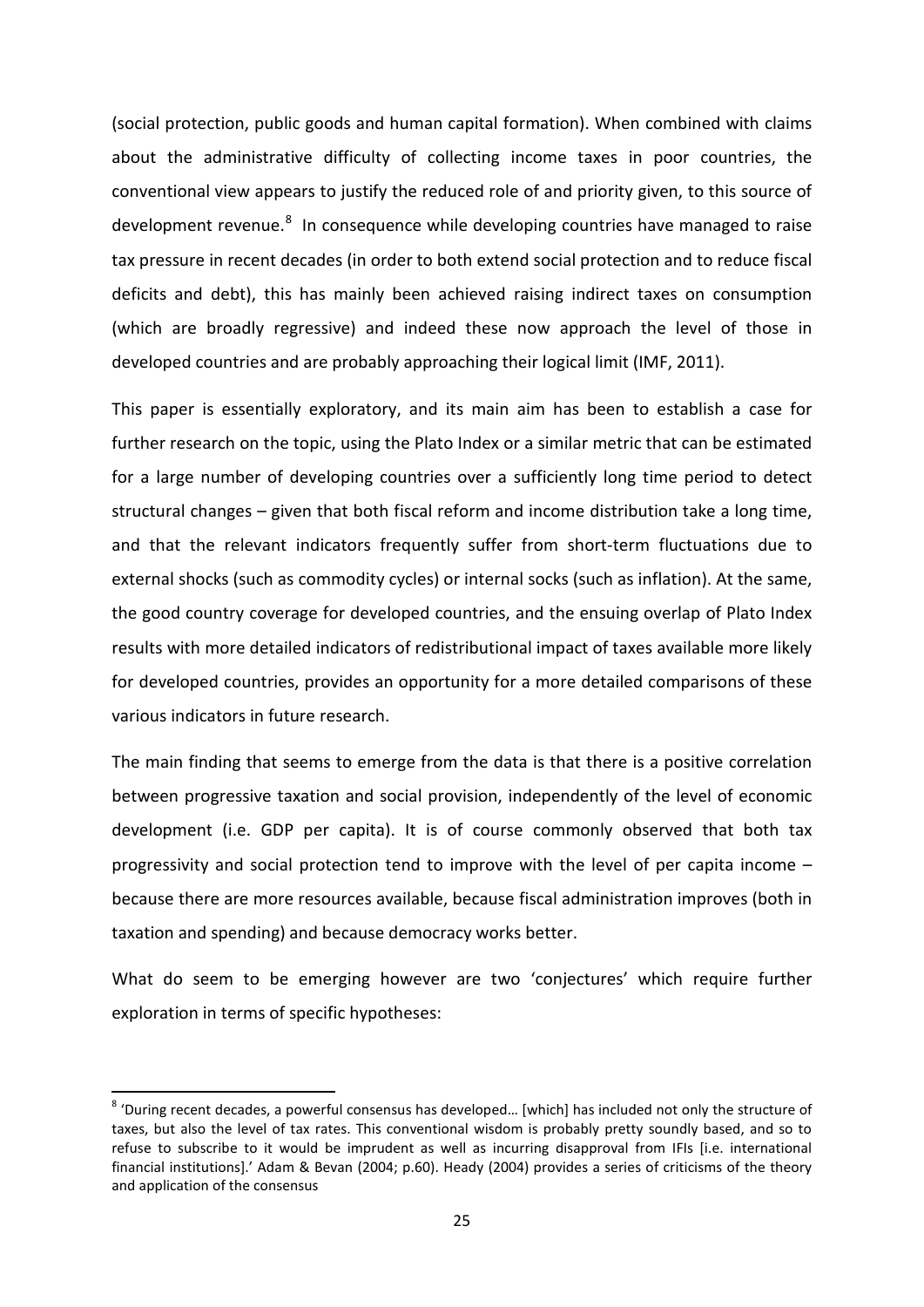- *i. A positive correlation between income tax and social protection would imply that both should be implemented simultaneously.* But how this might work depends on the direction of causation involved, so that further research is needed on:
	- a. If higher income tax provides extra resources for social protection once a feasible maximum of direct taxation has been reached (the 'fiscal funding' hypothesis);
	- b. If the previous level of social protection makes higher income tax possible by legitimising redistributive fiscal transfers (the 'social legitimation' hypothesis);
	- c. If greater access of poorer groups to fiscal decision making simultaneously affects *both* income taxation *and* social protection (the 'economic democratisation' hypothesis).
- *ii. The wide disparity between geographical regions and within these regions, implies that there is considerable policy space for raising direct taxation.* However, to do this the constraints imposed by structural factors need to be better identified and tested against the data:
	- a. The influence of other sources of non-tax fiscal funding, such as natural resource royalties on the one hand, or development assistance on the other (the 'Dutch disease' hypothesis);
	- b. The organisational structure of the economy in terms of large and small firms, informal activities etc.; and thus the capacity (as opposed to the willingness) to tax higher incomes and profits the 'informal economy' hypothesis;
	- c. The administrative strength of the public administration in general and the fiscal authorities in particular (the 'fiscal capacity' hypothesis).

Clearly the explanation will vary as between countries, and all drivers may be present in any one of them; which why although cross section and times series work of this kind can never substitute for detailed country case studies, it can provide a comparative context for such studies (including appropriate benchmarks) and, we hope, generate useful working hypotheses.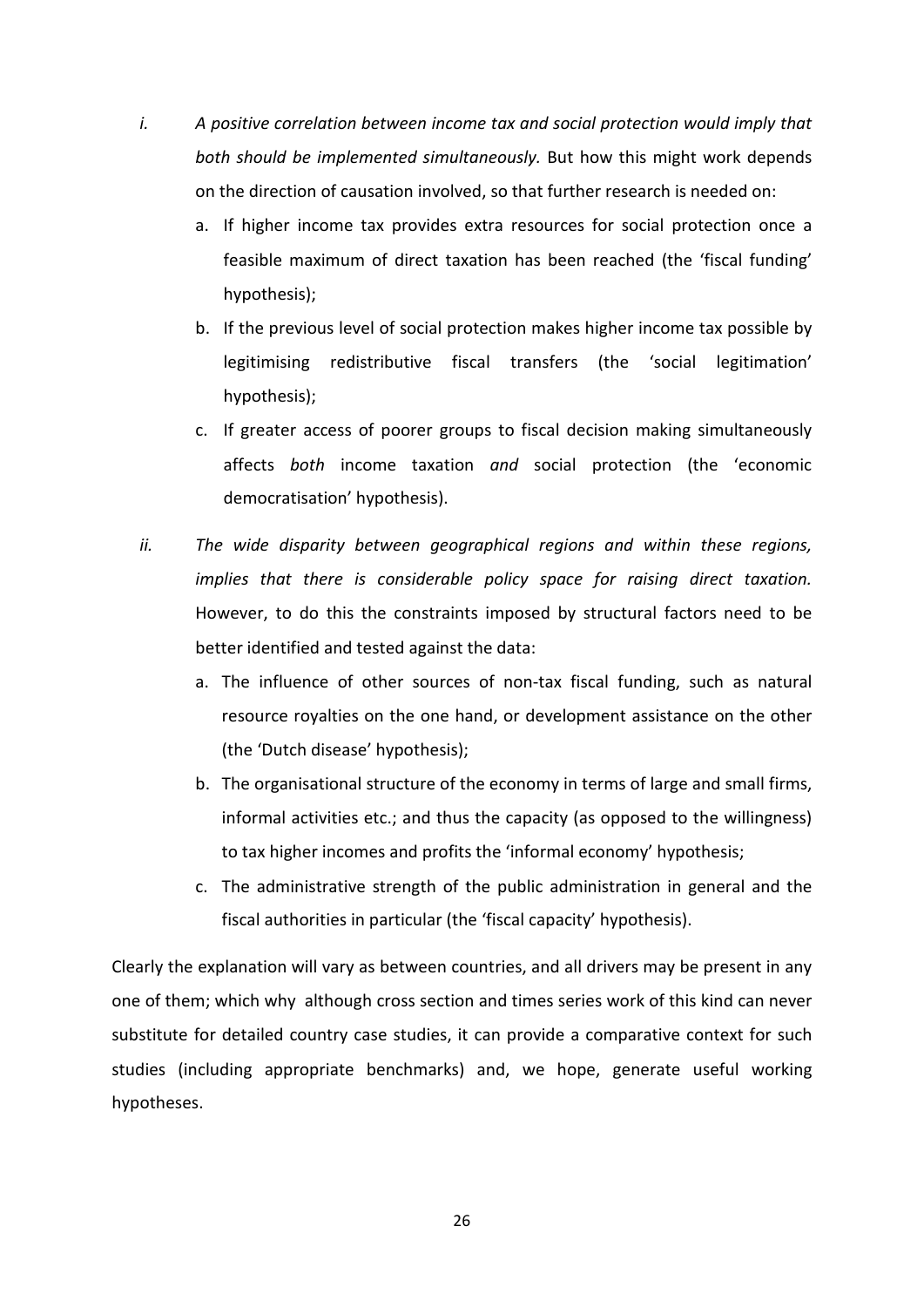#### References

- Adam, C., and D. Bevan, 2004, 'Fiscal policy design in low-income countries', in T. Addison & A. Roe (eds.), *Fiscal Policy for Development*, Palgrave Macmillan/UNU-WIDER: Basingstoke.
- Barbone, L., A. Das-Gupta, L. de Wulf and A. Hansson, 1999, 'Reforming tax systems: The World Bank record in the 1990s', *World Bank Working Paper* 2237.
- Bracewell-Milnes, Barry (September 1979). "Measurement of Tax Progressivity: A Comment". *Economic Journal* 89 (355): 648–651.
- Cobham, A., L. Schlogl & A. Sumner (2015). "Inequality and the tails: The Palma proposition and ratio revised", *ECINEQ Working Paper* 2015-36.
- Cingano, F. (2014), "Trends in Income Inequality and its Impact on Economic Growth", *OECD Social, Employment and Migration Working Papers, No. 163*, OECD Publishing. <http://dx.doi.org/10.1787/5jxrjncwxv6j-en>
- Goñi, Edwin, J. Humberto López, and Luis Servén. "Fiscal redistribution and income inequality in Latin America." *World Development* 39.9 (2011): 1558-1569.
- Heady, C., 2004, 'Taxation policy in low-income countries', in T. Addison & A. Roe (eds.), *Fiscal Policy for Development*, Palgrave Macmillan/UNU WIDER: Basingstoke.
- ICTD/UNU-WIDER, 'Government Revenue Dataset', January 2016, [https://www.wider.unu.edu/project/government-revenue-database.](https://www.wider.unu.edu/project/government-revenue-database)
- IMF Fiscal Affairs Department, 2011, *Revenue Mobilization in Developing Countries*, International Monetary Fund: Washington DC.
- Kakwani, Nanak C. (March 1977). "Measurement of Tax Progressivity: An International Comparison". *Economic Journal* 87 (345): 71–80.
- Lustig, Nora and Sean Higgins. 2013. Commitment to Equity Assessment (CEQ): Estimating the Incidence of Social Spending, Subsidies and Taxes. Handbook. *CEQ Working Paper No. 1*, Center for Inter-American Policy and Research and Department of Economics, Tulane University and Inter-American Dialogue, September.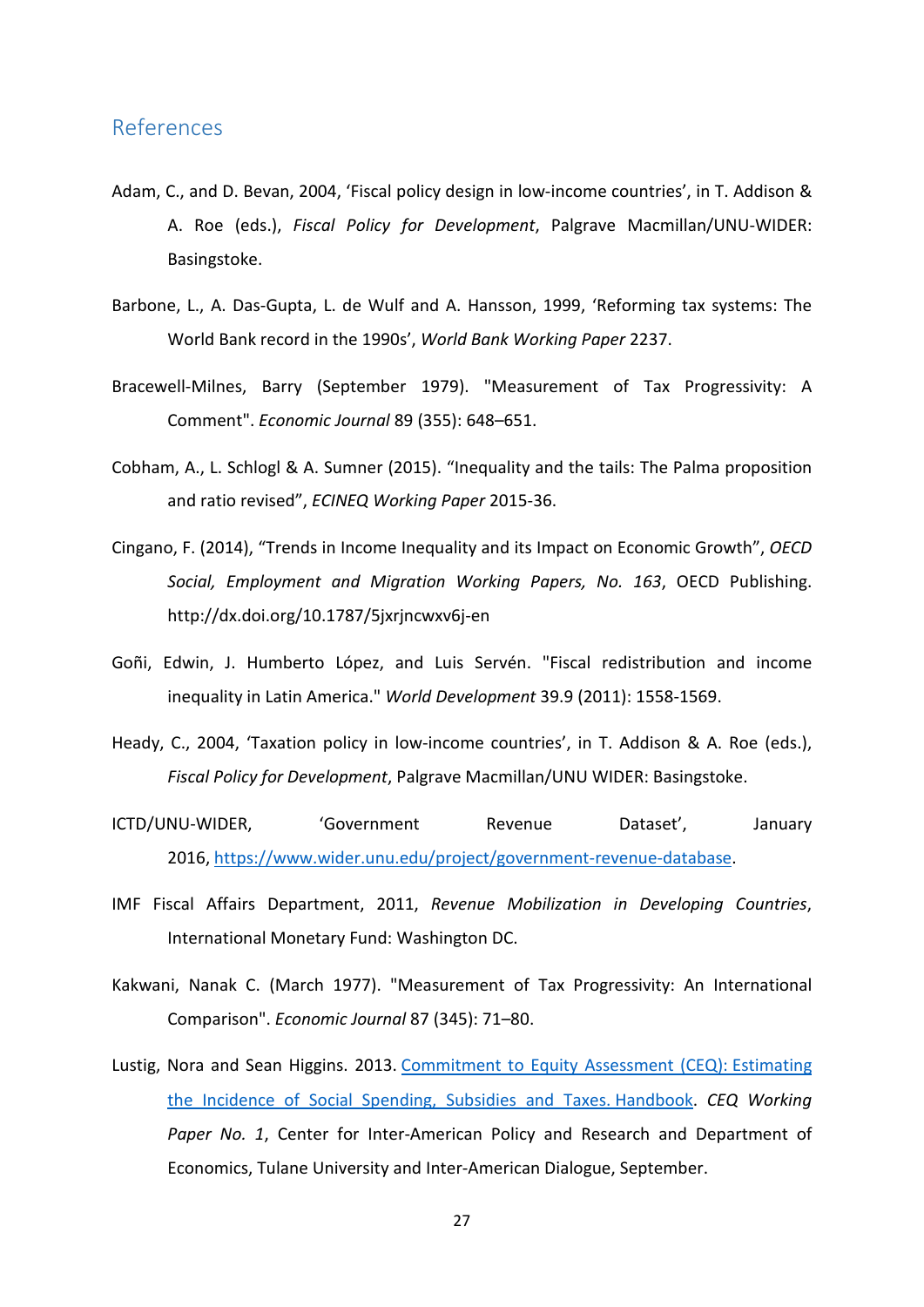- Lustig, N., C. Pessino & J. Scott, 2013, 'The impact of taxes and social spending on inequality and poverty in Argentina, Bolivia, Brazil, Mexico, Peru and Uruguay: An overview', *Commitment to Equity Working Paper* 13, [http://commitmenttoequity.org/publications\\_files/Latin%20America/CEQWPNo13%](http://commitmenttoequity.org/publications_files/Latin%20America/CEQWPNo13%20Overview%20Aug%2022%202013.pdf) [20Overview%20Aug%2022%202013.pdf.](http://commitmenttoequity.org/publications_files/Latin%20America/CEQWPNo13%20Overview%20Aug%2022%202013.pdf)
- Lustig, N. (2016). Inequality and Fiscal Redistribution in Middle Income Countries: Brazil, Chile, Colombia, Indonesia, Mexico, Peru and South Africa. *Journal of Globalization and Development*, *7*(1), 17–60.
- Lustig, N. (2018). *Commitment to Equity Handbook: Estimating the Impact of Fiscal Policy on Inequality and Poverty*. Brookings Institution Press.
- Mahon, J., 2005, 'Liberal states and fiscal contracts: Aspects of the political economy of public finance', paper presented at the annual meeting of the American Political Science Association.
- Marshall, J., 2009, 'One size fits all? IMF tax policy in Sub Saharan Africa', *Occasional Paper* 2, Christian Aid: London.
- Martin, M., Lawson, M., Abdo, N., Waddock, D., & Walker, J. (2020). Fighting Inequality in the time of COVID-19: The Commitment to Reducing Inequality Index 2020.
- McNabb, K. (2018). Tax Structures and Economic Growth: New Evidence from the Government Revenue Dataset. *Journal of International Development*, *30*(2), 173– 205. https://doi.org/10.1002/jid.3345
- Office for National Statistics 2015, 'The Effects of Taxes and Benefits on Household Income, Financial Year Ending 2014', *Statistical Bulletin*, [http://www.ons.gov.uk/ons/dcp171778\\_407906.pdf](http://www.ons.gov.uk/ons/dcp171778_407906.pdf)
- Prichard, W., A. Cobham & A. Goodall, 2014, 'The ICTD Government Revenue Dataset', *ICTD Working Paper* 19, [http://ictd.ac/en/publications/ictd-government-revenue-dataset.](http://ictd.ac/en/publications/ictd-government-revenue-dataset)
- Prichard, W., Salardi, P., & Segal, P. (2018). Taxation, non-tax revenue and democracy: New evidence using new cross-country data. *World Development*, *109*, 295–312.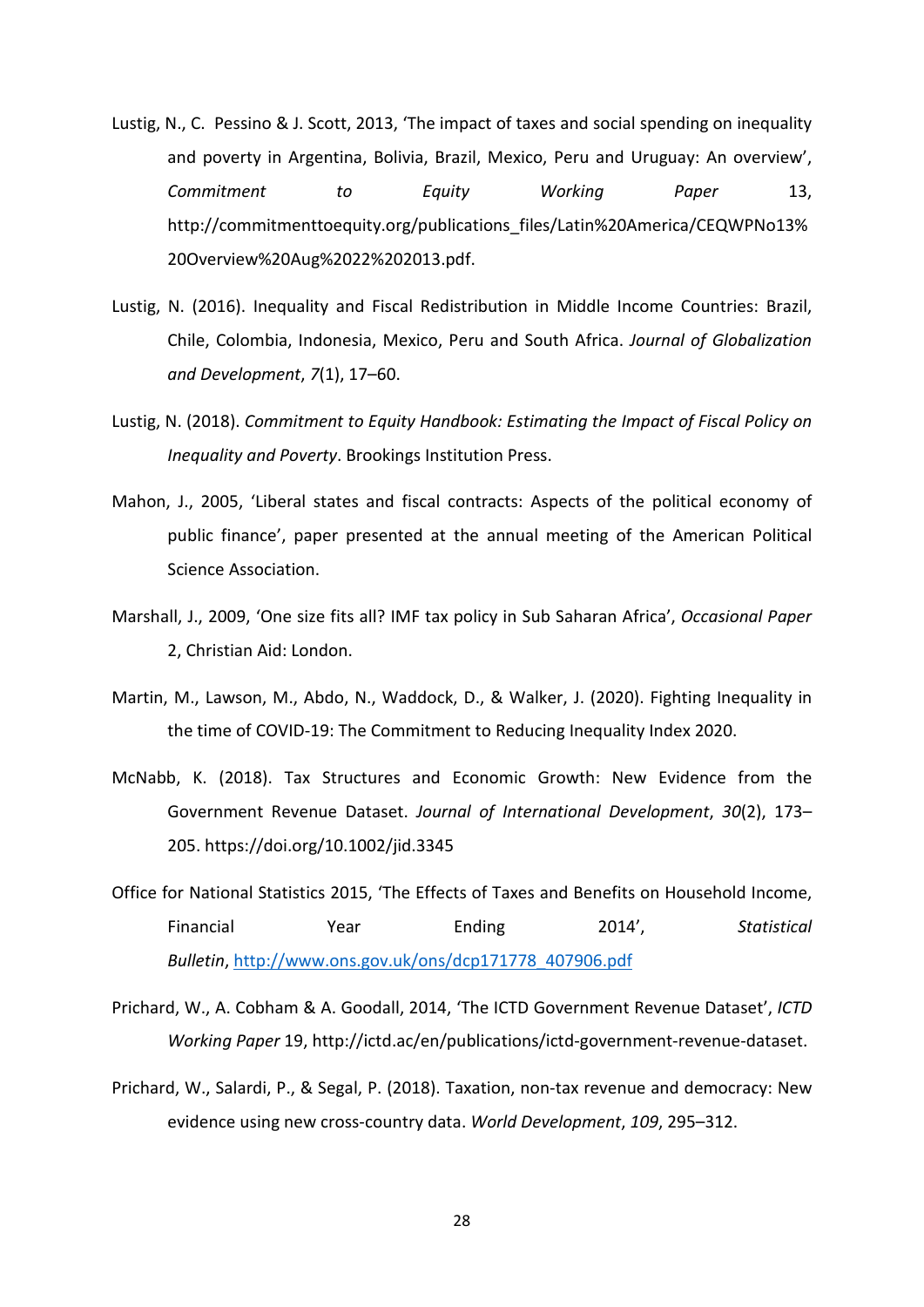- Prichard, W. & K. McNabb, 2015, 'The ICTD government revenue dataset: still the best option for researchers', *ICTD GRD Research Note*, http://ictd.ac/images/ICTD%20GRD%20Research%20Note.pdf.
- Ruiz, M., R. Sharpe & M.J. Romero, 2011, *Approaches and Impacts: IFI tax policy in developing countries*, Eurodad/ActionAid: Brussels.
- UNU-WIDER, 'World Income Inequality Database (WIID 3.0b) User Guide and Data Sources', September 2014, [http://www.wider.unu.edu/research/WIID3-0B/en\\_GB/WIID](http://www.wider.unu.edu/research/WIID3-0B/en_GB/WIID-documentation/_files/92393308398364306/default/User%20guide.pdf)[documentation/\\_files/92393308398364306/default/User%20guide.pdf.](http://www.wider.unu.edu/research/WIID3-0B/en_GB/WIID-documentation/_files/92393308398364306/default/User%20guide.pdf)

UNU-WIDER, 'World Income Inequality Database (WIID 3.0b)', September 2014, [http://www.wider.unu.edu/research/Database/en\\_GB/wiid/.](http://www.wider.unu.edu/research/Database/en_GB/wiid/)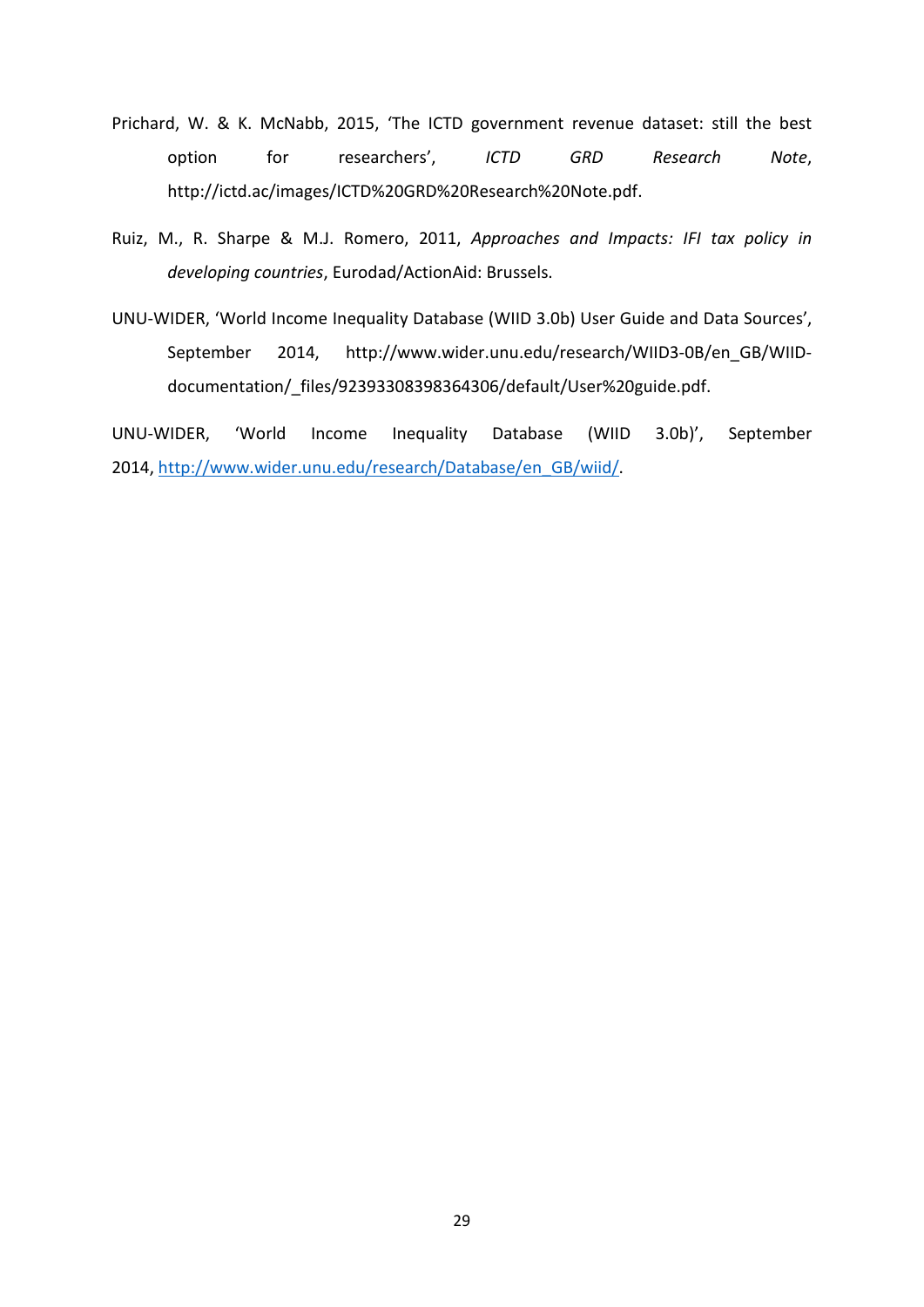# IES Working Paper Series

### 2021

- 1. Mahir Suleymanov: Foreign Direct Investment in Emerging Markets: Evidence from Russia since the 2000s
- 2. Lenka Nechvátalová: Multi-Horizon Equity Returns Predictability via Machine Learning
- 3. Milan Scasny, Matej Opatrny: Elasticity of Marginal Utility of Consumption: The Equal-Sacrifice Approach Applied for the Czech Republic
- 4. Javier Garcia-Bernardo, Petr Jansky and Vojtech Misak: Common Agricultural Policy Beneficiaries: Evidence of Inequality from a New Data Set
- 5. Petr Jakubik, Saida Teleu: Suspension of Insurers' Dividends as a Response to the Covid-19 Crisis: Evidence from Equity Market
- 6. Boris Fisera, Menbere Workie Tiruneh, David Hojdan: Currency Depreciations in Emerging Economies: A Blessing or a Curse for External Debt Management?
- 7. Vojtech Molnar: Price Level Targeting with Imperfect Rationality: A Heuristic Approach
- 8. Alex Cobham, Tommaso Faccio, Javier Garcia-Bernardo, Petr Jansky, Jeffery Kadet, Sol Picciotto: A Practical Proposal to End Corporate Tax Abuse: METR, a Minimum Effective Tax Rate for Multinationals
- 9. Evžen Kočenda, Ichiro Iwasaki: Bank Survival Around the World: A Meta-Analytic Review
- 10. Michal Kuchta: Scenario Generation for IFRS9 Purposes using a Bayesian MS-VAR Model
- 11. Jozef Barunik, Josef Kurka: Frequency-Dependent Higher Moment Risks
- 12. Petr Pleticha: Who Benefits from Global Value Chain Participation? Does Functional Specialization Matter?
- 13. Alex Cobham, Petr Jansky, Chris Jones, Yama Temouri: An Evaluation of the Effects of the European Commission's Proposals for the Common Consolidated Corporate Tax Base
- 14. Javier Garcia-Bernardo, Petr Jansky: Profit Shifting of Multinational Corporations Worldwide
- 15. Tomas Domonkos, Boris Fisera and Maria Siranova: Income Inequality as Longterm Conditioning Factor of Monetary Transmission to Bank Interest Rates in EA Countries
- 16. Petr Jansky, Natalia Li: Improving the Corruption Perceptions Index: Additional Data Sources and Their Effects
- 17. Dominika Ehrenbergerova, Josef Bajzik, Tomas Havranek: When Does Monetary Policy Sway House Prices? A Meta-Analysis
- 18. Daniel Kolář: Inequality in Pre-Industrial Urban Bohemia: The City of Budweis
- 19. Barbora Malinska: Forecasting Sovereign Bond Realized Volatility Using Time-Varying Coefficients Model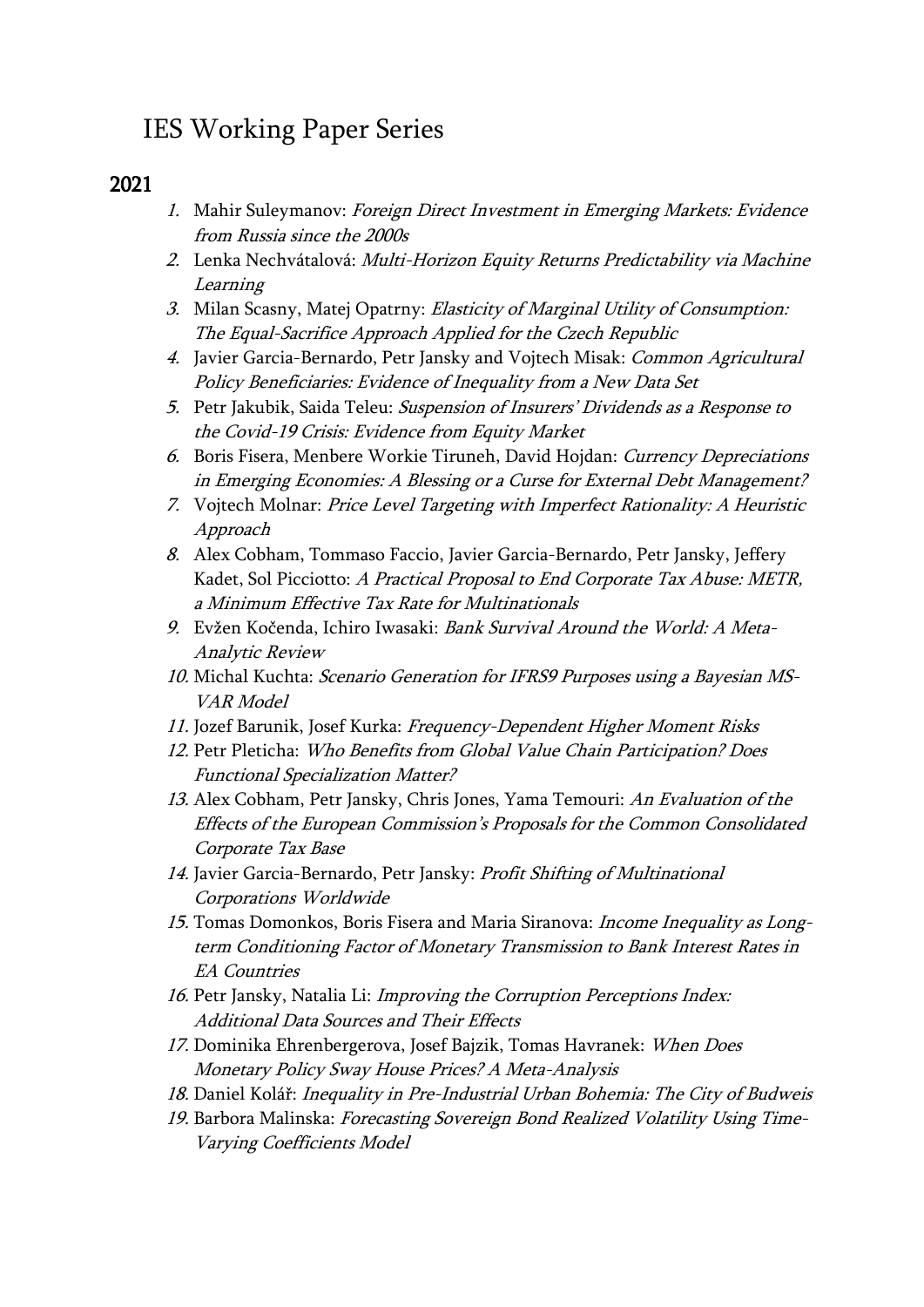- 20. Jan Pintera: Regional Convergence in the European Union: What are the Factors of Growth?
- 21. Jiří Witzany, Martin Diviš: Interest Rate Risk of Savings Accounts
- 22. Tommaso Faccio, Sarah Godar, Petr Janský, Oliver Seabarron: How Much Multinational Corporations Pay in Taxes and Where: Evidence from their Country-by-Country Reports
- 23. Ondřej Schneider: Labor Migration in the European Union: The case of Central and Eastern Europe
- 24. Alex Cobham, Javier Garcia-Bernardo, Petr Janský, Miroslav Palanský: Statistical Measurement of Illicit Financial Flows in Sustainable Development Goals: Tax Avoidance by Multinational Corporations
- 25. Petr Jakubik, Saida Teleu: Impact of EU-wide insurance stress tests on equity prices and systemic risk
- 26. Alex Cobham, Petr Janský, Jan Mareš: Illicit Financial Flows and Trade Mispricing: Decomposing the Trade Reporting Gap
- 27. Salim Turdaliev: Increasing Block Rate Electricity Pricing and Propensity to Purchase Electric Appliances: Evidence from a Natural Experiment
- 28. Katerina Kroupova, Tomas Havranek, Zuzana Irsova: Student Employment and Education: A Meta-Analysis
- 29. Matthew Greenwood-Nimmo, Evžen Kočenda, Viet Hoang Nguyen: Does the Spillover Index Respond Significantly to Systemic Shocks? A Bootstrap-Based Probabilistic Analysis
- 30. Julien Pinter and Evžen Kočenda: Media Treatment of Monetary Policy Surprises and Their Impact on Firms' and Consumers' Expectations
- 31. Weizhi Sun, Ladislav Kristoufek: Diversification Among Cryptoassets: Bitcoin Maximalism, Active Portfolio Management, and Survival Bias
- 32. Yermone Sargsyan: Electricity Outages and Health Outcomes of Children: Empirical Evidence from Transition Economy
- 33. Petra Landovská: Social Costs of Obesity in the Czech Republic
- 34. Anna Alberini, Levan Bezhanishvili, Milan Ščasný: "Wild" Tariff Schemes: Evidence from the Republic of Georgia
- 35. Alex Cobham, Edmund FitzGerald and Petr Janský: Estimating Tax Progressivity in Developing Countries: The Plato Index